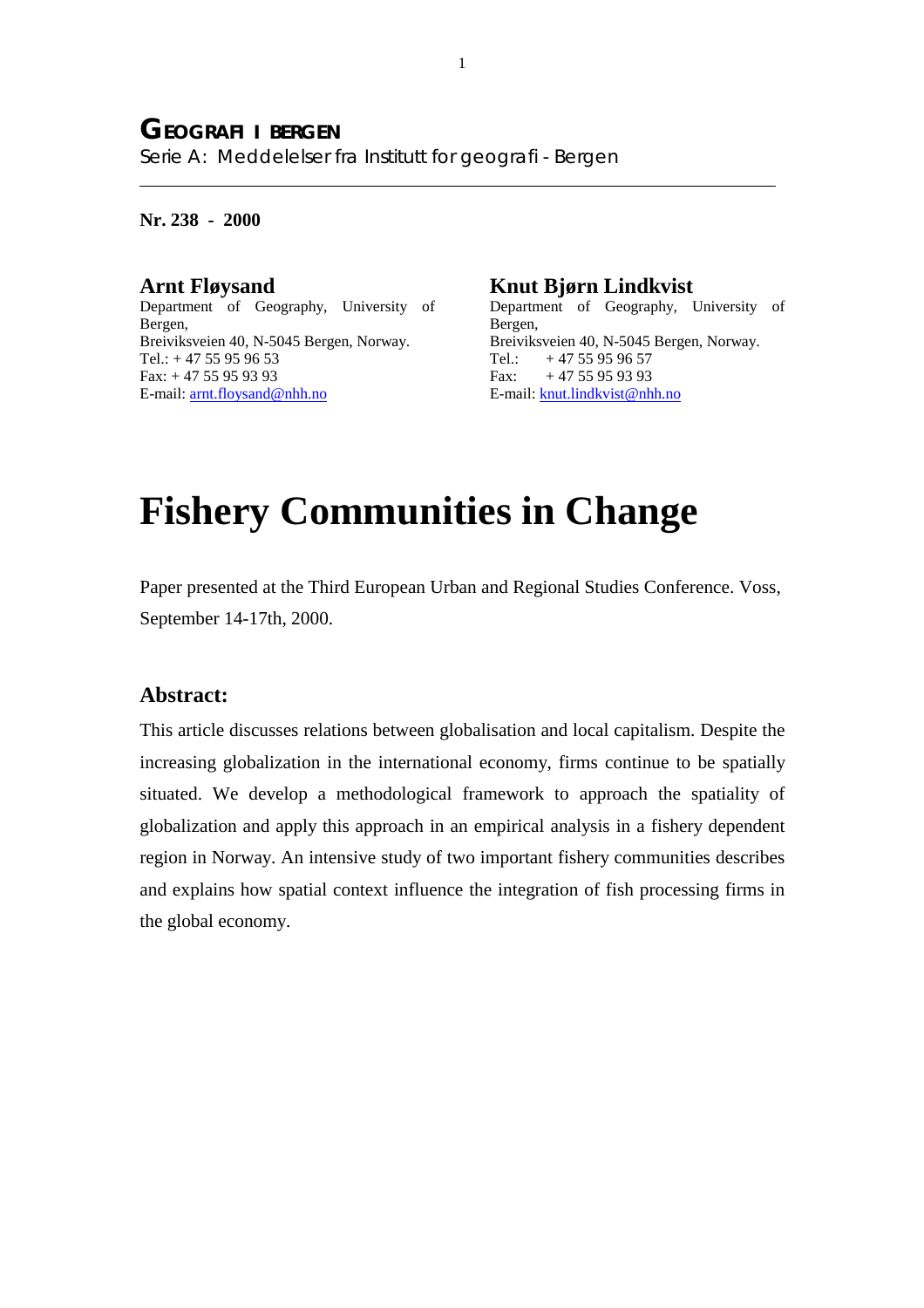# **Fishery Communities in Change**

# **1. Introduction**

Communities should not be treated as unchangeable. Communities are maintained, constructed and changed as part of continuous processes of social change. At present globalisation interferes with local development through world wide processes of integration. The discussion of relationships between the local and the global has taken two directions. One approach has been dominated by opposite voices defending or offending globalisation. A characteristic of this pro et contra discourse is viewing globalisation as explanan or a phenomenon that explains development or lack of development in communities. The second approach towards globalisation has been to view globalisation as explanandum or as the phenomenon that is to be explained. In the following analysis we argue for an intermediate approach. Our intention is to discuss the consequences of globalisation, but ground our analysis on integration of different forms of economic activities into such processes. The middle way means more focus upon interfering influences from spatial aspects of production systems and the institutional practices characterising the adaptations.

The presentation of the theoretical basis for the analysis in section 2 is followed by a discussion of the methodological approach applied in the analysis in section 3. In section 4 we present some of the factors behind the adaptation and changes in activity level during the 1990s in the fishing industry of Finnmark and particularly in the two fishery municipalities of North Cape and Båtsfjord. The different strategies as favoured by the main actors of the two different environments are discussed in section 5. The article is based on recent research on how Norwegian fish processing firms and communities adapt to increasing globalisation through international competition and national political liberalisation during the 1990s (Jakobsen & Fløysand 1998, Alvheim 1998, Øvrelid 1998, Fitje 1999, Lindkvist 2000).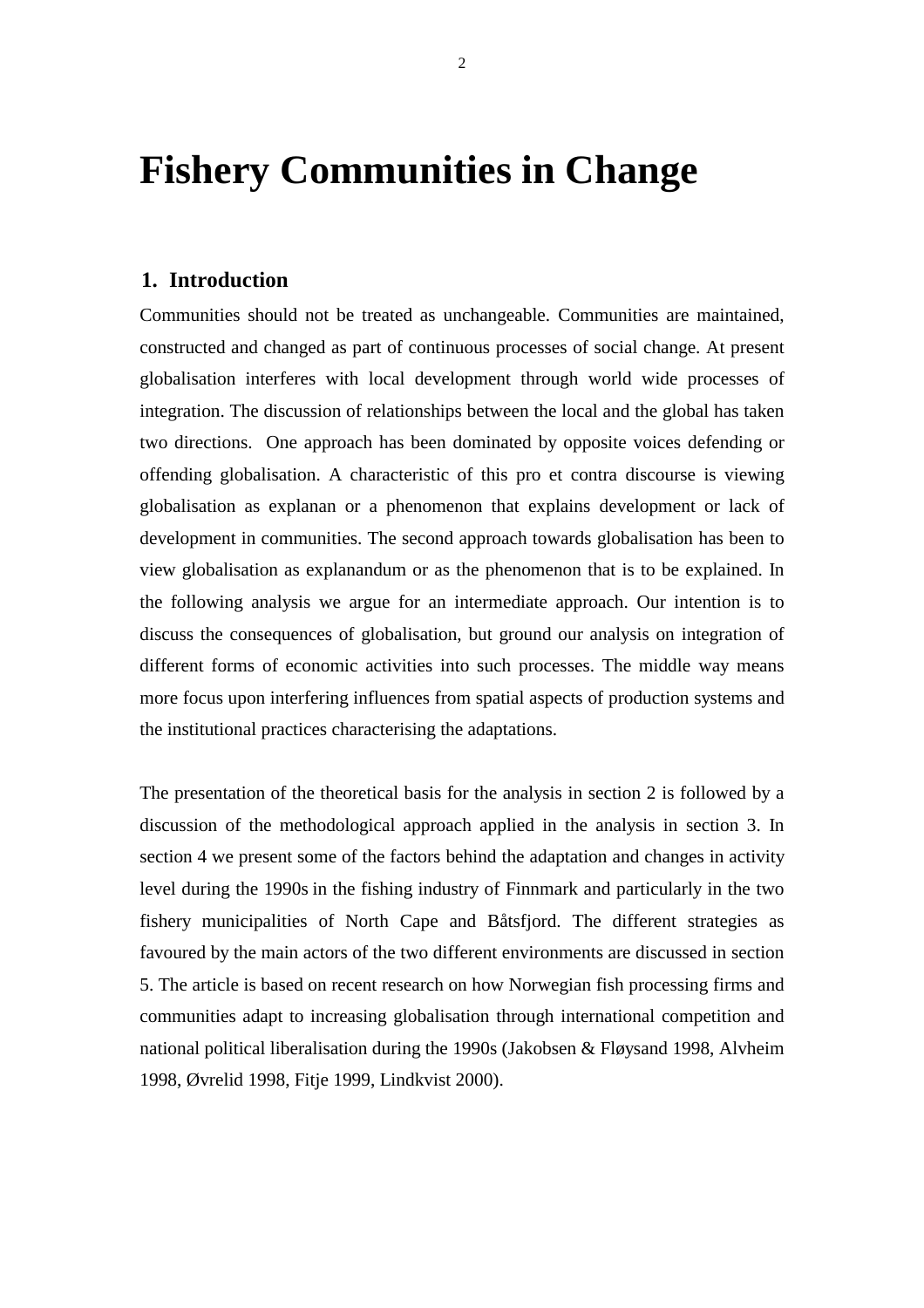# **2 Globalisation and its implications**

«Time-space compression» and «time-space convergence» have been commonly used expressions to describe the processes of globalisation (Harvey 1989). Globalisation then becomes different processes that among many other things, are rooted in technological innovations and constructions of world wide systems of communication. «Time-space compression» implies that artefacts, symbols and social relations cross borders between firms, communities, regions and nations in an increasing tempo.

Thus, globalisation influences most areas of life. Communities take part in economic processes of globalisation that deal with the establishment of more efficient technology in the value added production from resources. Traditionally this process has been connected to industrialisation and the subsequent building up of Fordism and large-scale production as the dominant modes of organisation. In recent times, timespace compression has encouraged corporate restructuring and functional integration of internationally dispersed economic activities. New technology, increased international competition and liberalisation in world trade have opened up for specialised consumption and niche adapted production. In this process enterprises make use of flexibility and local creativity alone, or in collaboration with other firms. Regional and institutional flexibility of production (Storper and Walker 1989, Amin and Thrift 1994) seems attainable through relations at different geographical levels, in small and peripheral as well as in central communities. Flexibility and competitiveness have been strengthened in industrial clusters consisting of producers and sales companies, financial and research institutions, backed up by official authorities and others (Porter 1990). The strengths of these clusters are then able to influence the economic practice in even the most peripheral community through, for example, remote ownership, geographical division of labour at different spatial levels and labour migration. The outcome at community and firm level seems to be the result of increased competition between companies or regions, with winners and losers in the struggle for economic influence (Storper & Walker 1989).

There is a close relationship between economic change linked to time–space compression and changes of political regulation regimes. Political modernisation refers to the many-sided tendency towards regulation of activities in modern society.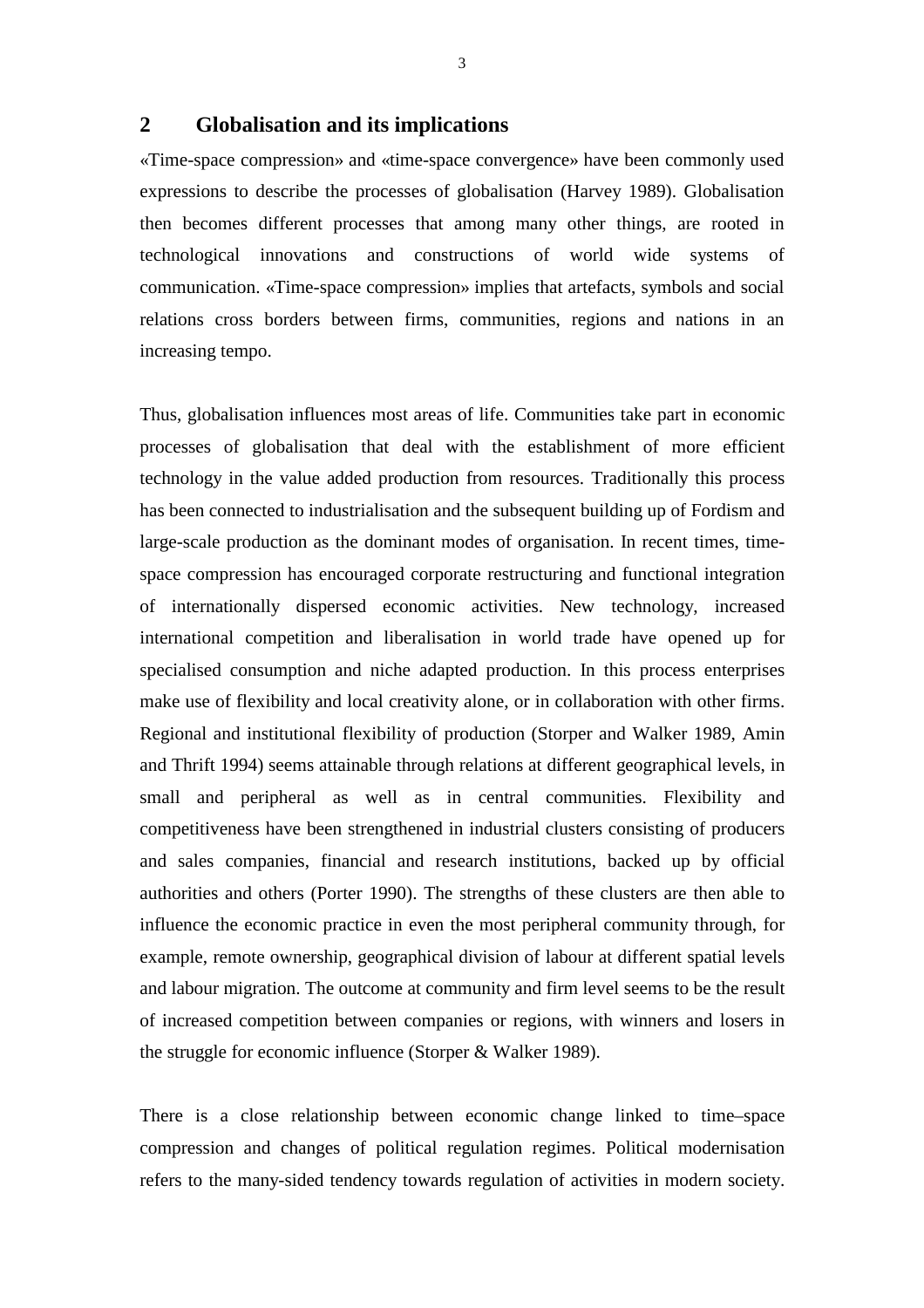Political regimes influenced by Keynesian theory of regulation supported Fordism, a dominated mode of organisation under Western capitalism. In the Keynesian strategy the controlling agency in the process of economic growth was the state rather than the market. Industrialisation and large-scale production were also supported by regulating regimes as represented by the Soviet model or other state capitalistic strategies (Hettne, 1995). A common characteristic of the regulating regimes was the focus on the national state that was assigned different roles according to ideology. In connection with economic globalisation as functional integration of internationally dispersed economic activities, regulating regimes have changed towards neo-liberal regulation regimes and market perspectives. International companies would perhaps not choose to settle down in communities governed too strictly by non-business players. Decisions in political and economic relations have been rearranged to higher geographical levels and in recent years executed as market transactions (Lash and Urry 1987, Jessop 1990, Sayer 1995).

Finally, communities take part in cultural modernisation linked by time-space compression. The economic, political and cultural changes linked to "time-space compression" set in motion dialectics characterised by flexible specialisation, political deconstruction and reflexive individuals in search for particularity. Time-space compression means accelerated flows of people, and it disturbs culture's settled contours. Established traditions and customary way of life are rearranged by integration of communities into world wide systems of exchange of knowledge, information and markets for goods and finance. Some observers argue that production of culture and identity to a large degree have changed from being a concern of communities to an individual affair characterised by reflexive individuals in search of economic and political power and cultural identity (Giddens 1991). Increased internationalisation of the world economy and liberalisation of world trade encourage global consumerism that is seen by many commentators to have a profound influence upon cultural norms and values, influencing on-going economic, political and social practice (Hall 1995, Jackson 1989). This implies that there seems to be a dialectical relationship not only between economic and political change and practice, but between all the three above mentioned processes of change. People, firms as well as communities are integrated in social, political and economic relations of larger extent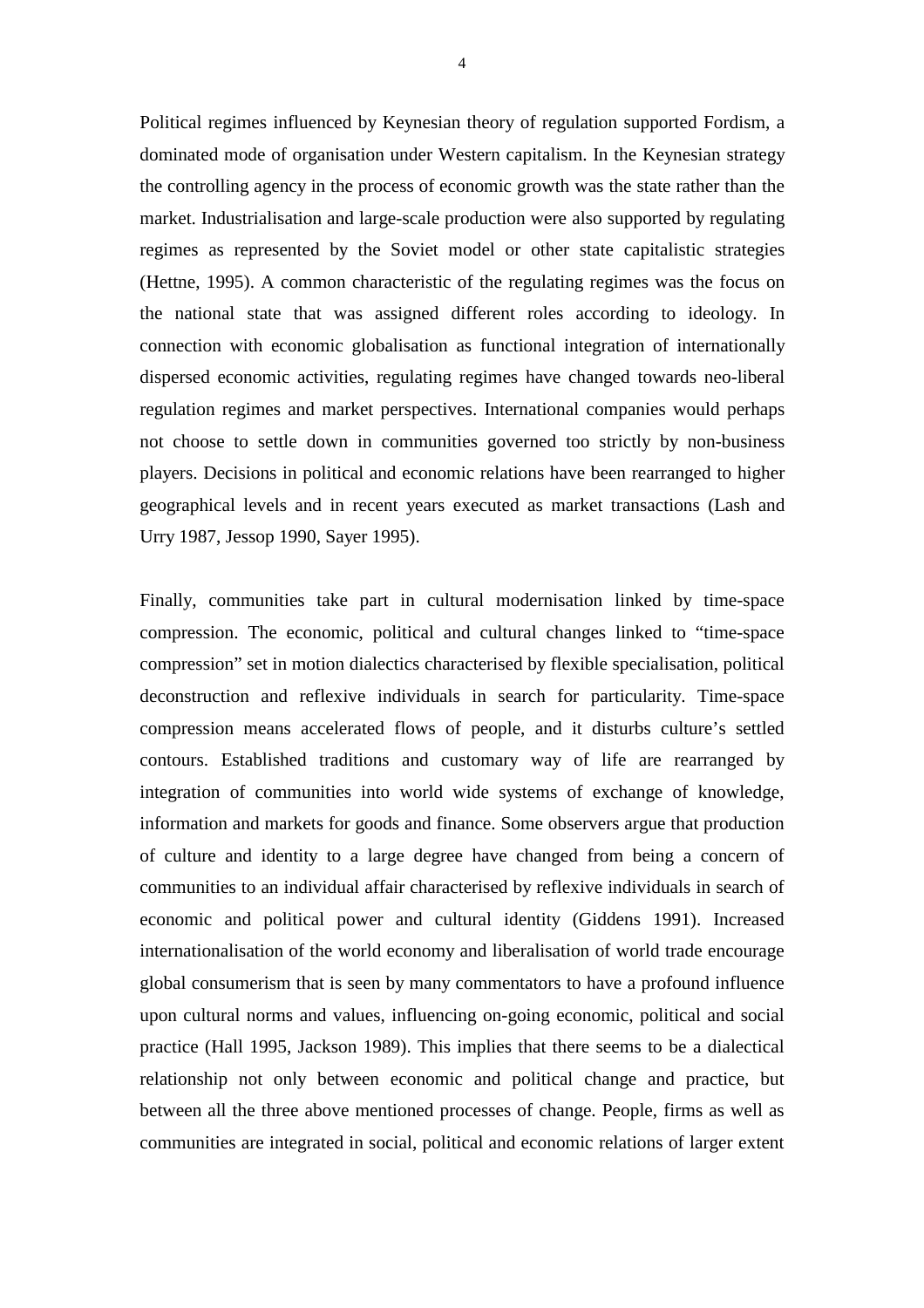than before, and practise these relations in new contexts of meaning (Hansen & Selstad 1999).

This complexity of globalisation is reflected in the discourse of the phenomenon in social science. It is discussed if «time-space compression» has a homogeneous or heterogeneous impact on social and economic practice and thus on the development of communities (Fløysand 1999). Giddens (1990) argues for deterritorialisation effects of globalisation. His argument is that social integration, or intimate relations are replaced by system integration or absence of the intimacy in relations. Such system integration implies a «lifting out» and disembedding of local spatial context as space of reference. Accordingly, we should expect economic practice to be disconnected from local conditions and standardised in the process of globalisation. On the other hand, new institutional perspectives in economic geography seem to increase its focus on local conditions in times of globalisation by stressing "tacit knowledge" or "cultural embeddedness" as an important factor of explanation (Lee & Wills 1997). Theoretical concepts such as "industrial districts" (Hirst and Zeitlin 1992), "new industrial spaces" (Scott 1988), "localised industrial complexes" (Amin and Thrift 1992), "local milieu" (Crevoisier and Maillat 1991) and "learning economies" (Lundvall and Johnson 1995), all express this tendency to focus upon institutional aspects (Jakobsen 2000). However, theories that debit and credit influence of local conditions in the globalisation process, acknowledge economic practice to be embedded in some kind of contexts (economic, political, social and cultural of different scales and through different historical periods). This article will demonstrate the need for a methodological framework to approach the socio-spatial contextuality of globalisation.

# **3 Approaching the contextuality of globalisation**

A contextual approach towards globalisation means putting more emphasis upon socio-cultural space. In economic geography local knowledge and path dependency have been connected to the concept of context. Path dependency has been used to illustrate how local knowledge influence economic development by structuring the development into special "trajectories". The argument has been applied on firm level as well as industry level. The claim has been that firms will build on existing routines and knowledge when developing new strategies for adaptation and also that "...the condition of the industry in each time period bears the seeds of its condition in the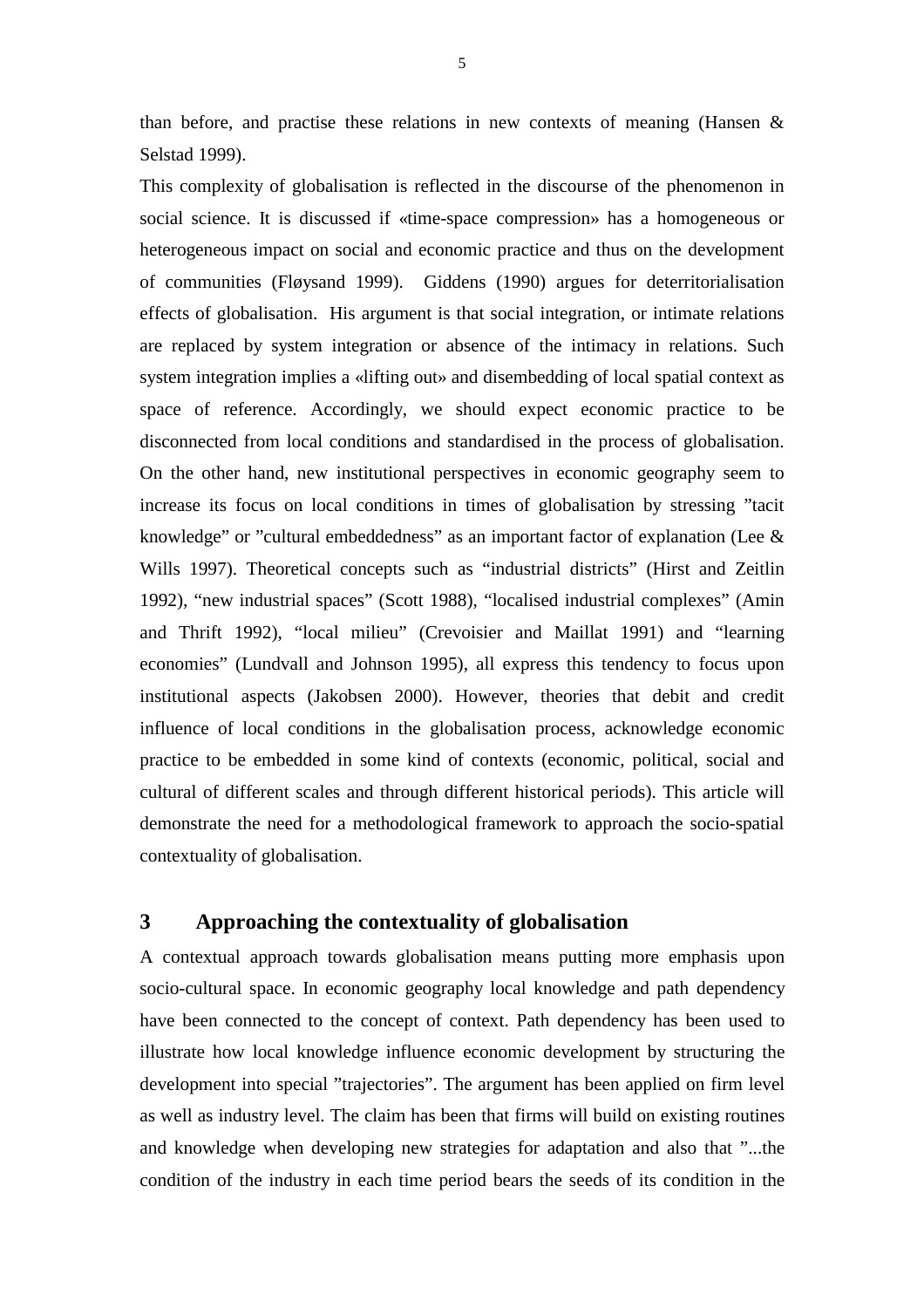following period" (Nelson & Winter 1982:19). Massey´s (1979) geological metaphor stressing the influence of local investments, underlines a close relationship between the locality of a firm or an industry and its strategies of development. However, it seems to be convenient to stress that the concept of local knowledge is of limited value if it continues to be "tacit" in our analysis.

For this study we shall take on a field analytical perspective. The main theorem of this approach is that economic actors are "embedded" in a spatial system of relations that can be observed (Grønhaug 1978, Fløysand 1996). Different concepts have been used to describe such spatial relations or the socio-cultural space where economic actors are participating. Grønhaug introduced the concept of social fields as "a relatively bounded interconnected system of social relations stretched out in socio-space" (1978:118). The number of relations involved and their extension define the scale of a social field in time and space. DiMaggio and Powell apply the concept of "organisational field" consisting of: "those organisations that, in the aggregate, constitute a recognised area of institutional life: key suppliers, resource and product consumers, regulatory agencies, and other organisations that produce similar service or products" (1991:64). Scott underlines that "The notion of field connotes the existence of a community that partakes of a common meaning system and whose participants interact more frequently and fateful with one another than with actors outside of the field" (1995:56). This means that such fields consist of "embedded" relations that structure the practice. The members of a field need to share common ideas and values in order to keep the interaction between them going.

The notion of culture can then be a helpful theoretical abstraction in the analysis of economic practice. Culture can be defined as an intersubjective system of meaning that people use to interpret experience and social practice and to generate new practice and meaning (Sayer 1992, Lindkvist 1996, Fløysand 1997). If this definition of culture is connected to the concept of social fields*,* it can be argued that organisational fields contain «pattern of behaviour» in form of cultural knowledge*.* In such fields agents like "key suppliers, resource and product consumers, regulatory agencies, and other organisations that produce similar service or products", take on conduct that are legitimated through shared expectations (intersubjective meaning) of role performance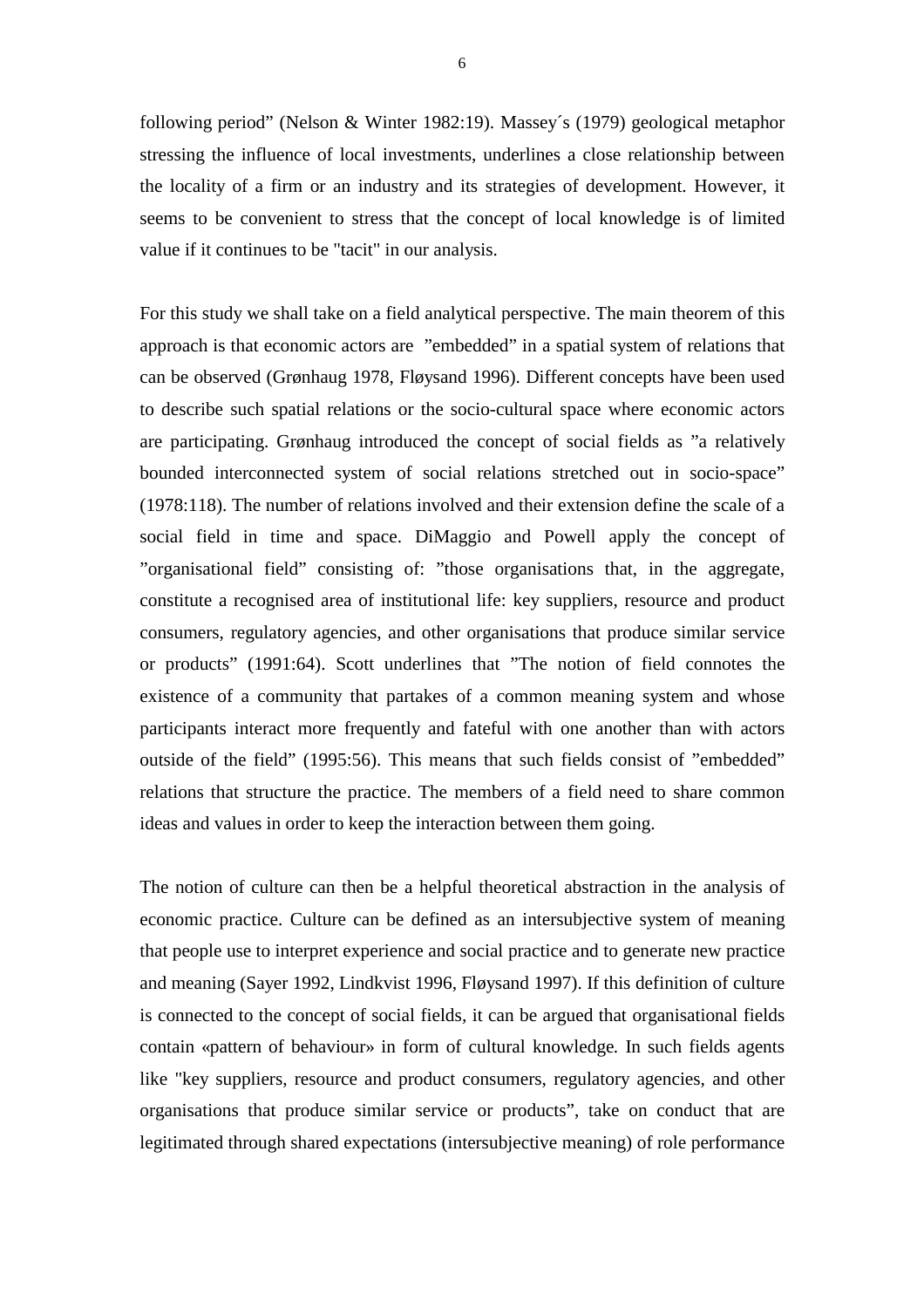(Lindkvist 1996). This means that culture can be more directly confronted in our analysis of economic practice.

An analytical perspective based on the concept of social fields implies that economic actors take part in various fields (fields of family relations, community relations, economic relations, political relations, etc.). In sum the events and processes of fields function as "constraints upon and opportunities for action" (Kalberg 1994:39) of economic actors. The fact that economic actors take part in a variety of social fields also means that economic practice can influence and be influenced by events and processes in fields of different scales. This implies that the cultural knowledge in the field system of economic practice does not have to be "local", but situated in time and space.

The most important implication of this approach is that the spatial scale of events and social processes under study become an empirical question. The fields and scales of an economic activity have to be discovered through time consuming empirical studies. In the following we point at important events and processes in fields of different scales that characterise the globalisation of the fish processing industry in the case of North Cape and Båtsfjord. The data are gathered through a post enquete covering all fish processing firms in Finnmark and through intensive case studies in the communities.

# **4 Globalisation of the fish processing industry of North Cape and Båtsfjord**

#### **4.1 Events and processes of international and national scale**

Technological innovations and constructions of world-wide systems of communication have caused tremendous changes on large scale fields of economicand political relations with strong influence on economic activities in fishery communities all over the world. Communities have suffered the consequences of declining resources caused by over-exploitation made possible by the construction of large deep-sea fishing-boats. Functional integration of economic activities influences some communities to flourish, others to decline. The growth of neo-liberal regulation regimes and more of market perspectives challenge economies dominated by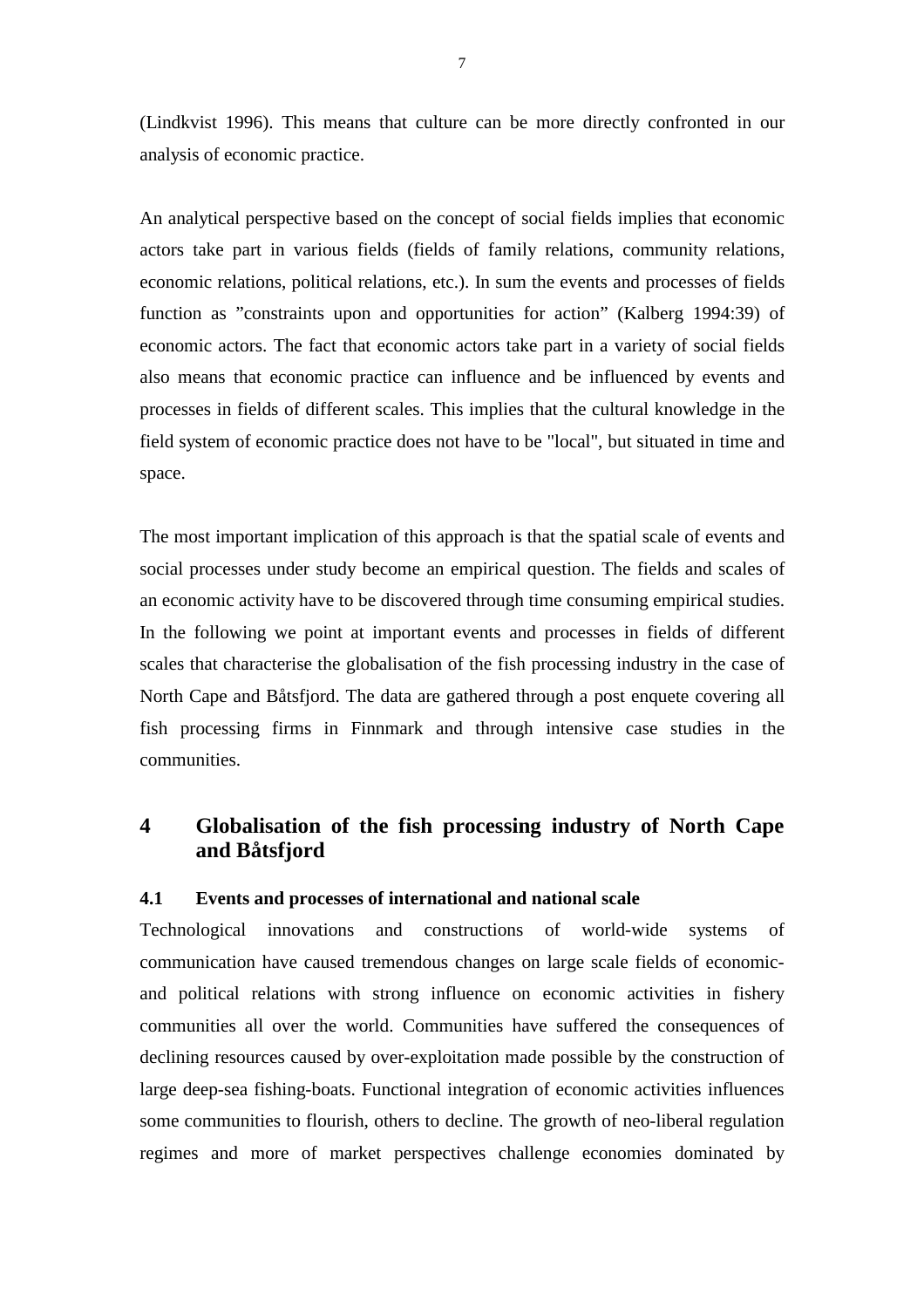governmental controlled institutions, but stimulate economies dominated by private capitalistic institutions.

During the 1990s the European fish processing industry faced an increase in international competition, as well as political liberalisation. The liberalisation of the international economy was reflected in the Norwegian policy of fisheries. In Norway the fish processing industry had been less profitable than other industries. Legal adjustments in the political regulation system were introduced in order to increase the profitability. The adjustments included cancellations of arrangements regulating the raw fish market as well as the market for processed products (for further discussions see Jakobsen & Fløysand 1998). The long-term political tendency behind these changes was to create a political framework stimulating more market oriented strategies in the industry.

In general terms it can be argued that time-space compression has made market forces and the socio-spatial conditions more influential, while political regulation and closeness to fish resources, seemingly, have lost some of its influence. Competition on the international markets for fish products has increased. This increases the possibility for firms, communities and regions to take advantage of specific sociospatial conditions, but also the possibility of suffering the process of marginalisation. In the late 1980s Finnmark seemed to be close to the latter situation.

#### **4.2 Events and processes at regional level**

Finnmark is one of the most important regions of the Norwegian fishing industry. The freezing sector of the industry has been the dominant one. This sector faced increased competition of its main product (frozen blocks of cod fillets) during the 1980s and 1990s. The resulting decline in activity was also related to the resource crisis in the fisheries in the Barents Sea at the end of the 1980s. Between 1980 and 1990 the decline in employment was close to 60% and, not surprisingly, the rates of profitability in the industry have been under the national average during these years. The fish farming industry was poorly developed in Finnmark. The highly specialised fish processing industry was therefore unable to avoid the crisis in traditional fisheries by using raw materials from the fish farming industry, as was the case in some of the regions further south. Ownership of the regional industry also seems to have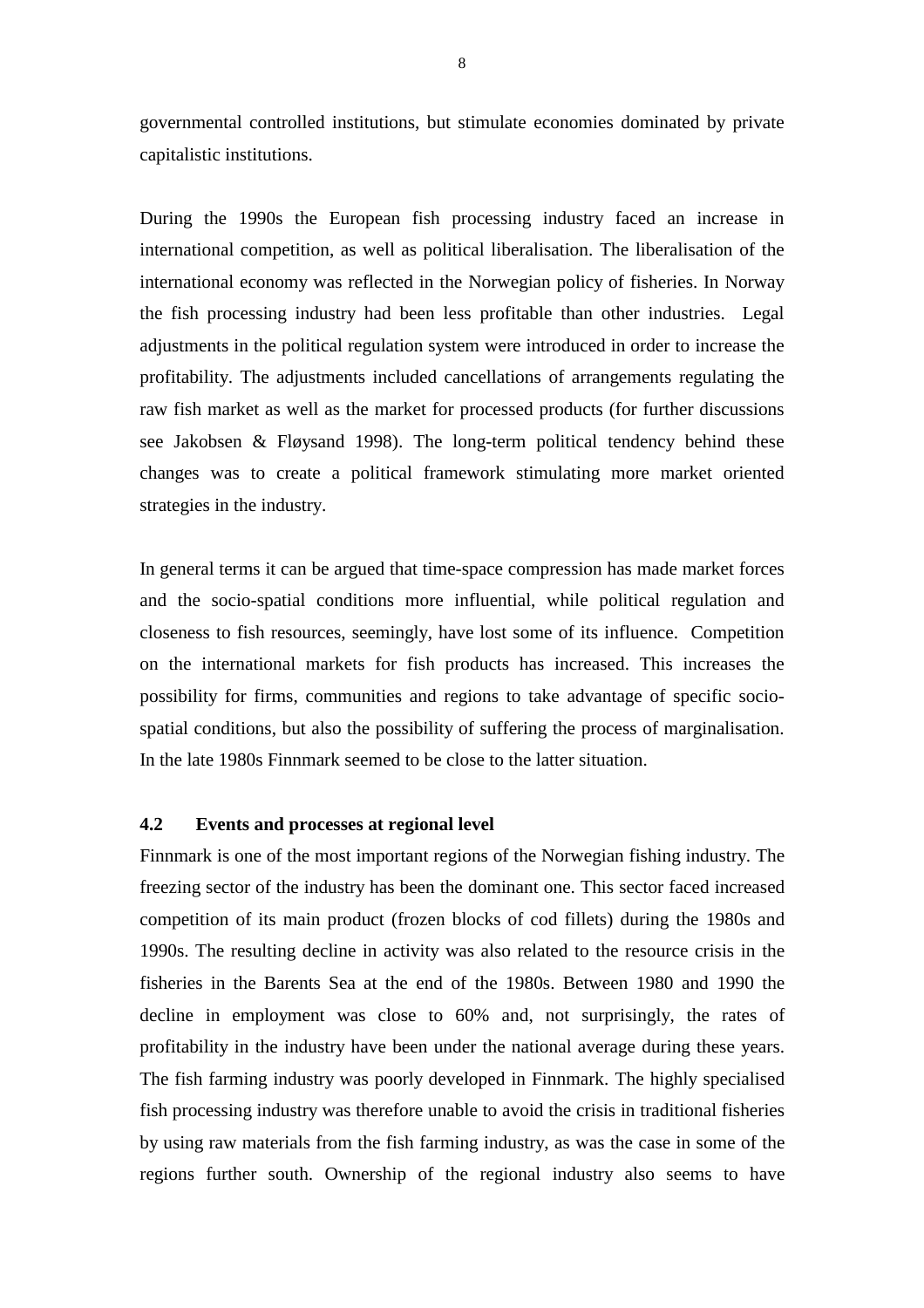influenced the situation negatively. In the 1970s and 1980s many of the major production units were owned and controlled by the state authorities. The main strategy used by the authorities towards resource and markets fluctuations was capital transference to the private businesses in order to keep them going in periods of market depression and resource crisis. This strategy to a large degree cemented an old fashioned and rigid industry structure and did not encourage the introduction of more efficient modes of organisation.

The crisis of the freezing sector, and a gradual liberalisation of the policy of fisheries, triggered off a radical restructuring of the industry in the late 1980s and the first part of the 1990s. A majority of the long established firms, including state controlled firms, vanished and was replaced by newcomers. The newcomers were both local and external entrepreneurs. Many of them are innovative companies introducing new production processes and new products into the region. The result has been a more homogenous industrial structure at the level of the county of Finnmark where the industry as a whole is concentrating on different cod fish products. Though the white fish sector in this way dominates total production more than before, the sector's internal structure has become more differentiated. Increased production both in the fresh fish and conventional sector (salt fish production) changed this part of the industry structure. At present, fresh, frozen and salted products have a balanced share of the total regional production. In addition the processing of frozen fish is still important, but much less dominant than in the 1970s and 1980s.

However, the restructuring process linked to globalisation has taken different directions at community level. In the following we will try to illustrate how restructuring is embedded in contextual spatial system of relations, structuring the development into special "trajectories". This we will do by comparing the cases of North Cape and Båtsfjord.

#### **4.3 Events and processes at community level**

North Cape and Båtsfjord are the two major fishery communities in Finnmark, Northern Norway (Figure 1). Both communities have experienced radical changes in their fishing industries as indicated by Tables 1 and 2. The changes in both municipalities were triggered off by the increased competition of frozen fillet blocks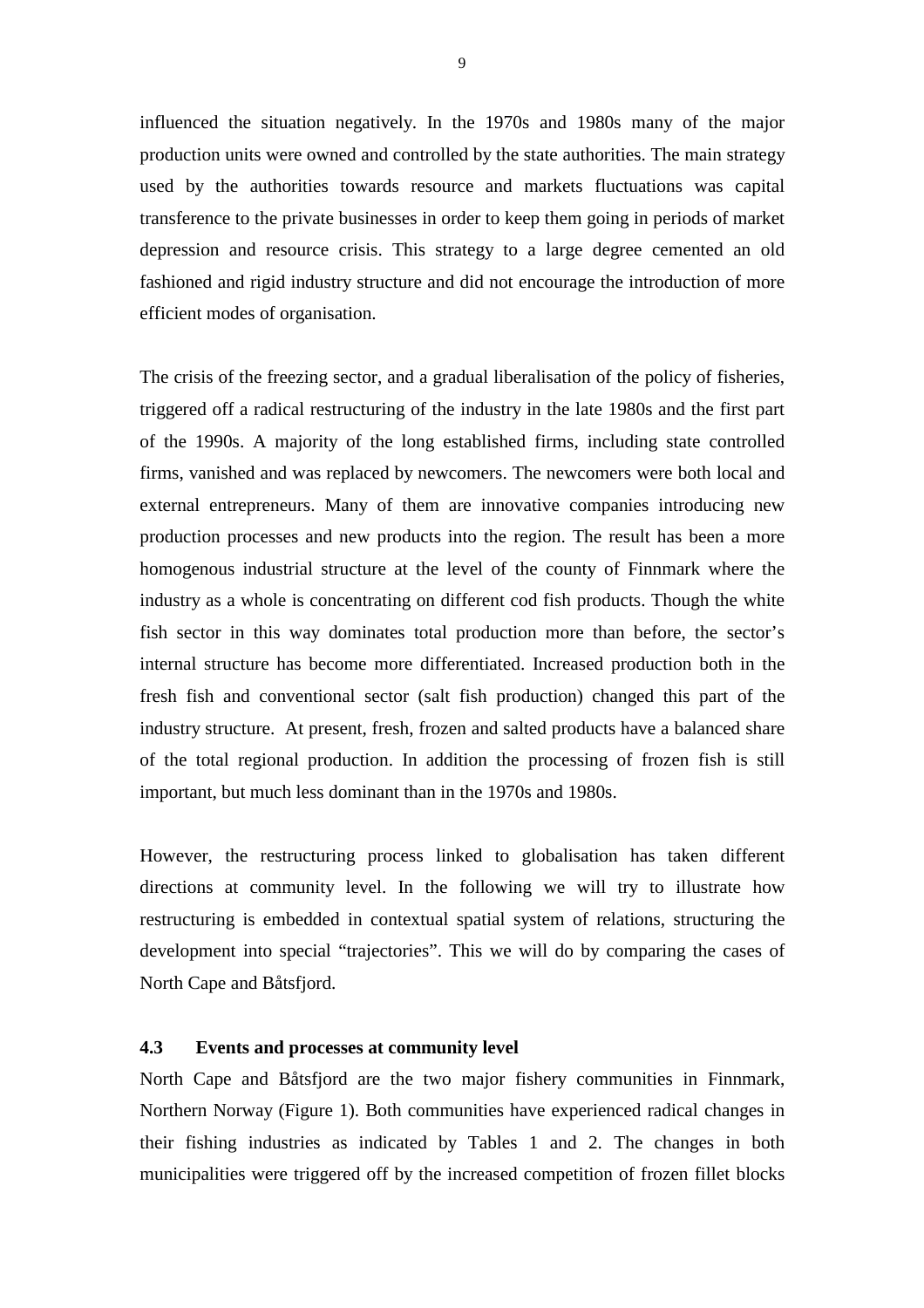from early 1980s, by political liberalisation and crisis in the fisheries in the Barents Sea at the end of the 1980s. Though these processes shook the industry, the break down of the Soviet System and the changes in the Norwegian regulation system

Figure 1 The North Cape and Båtsfjord municipalities

affected the industry in a positive direction. The two fishery dependent communities increased their import of fish from Russia. This new supplier of raw fish became vital for the development of the local industries. *In 1989, the 18th April, when announced over radio that the cod quotas were cut, life was quite dark here in Båtsfjord. But we acted quite quickly and started to buy fish from Russian trawlers. We started in August 1989. It is not an exaggeration to claim that without, throughout the first part of the 90s, given the horrible low quotas existing in Norway during this period, a*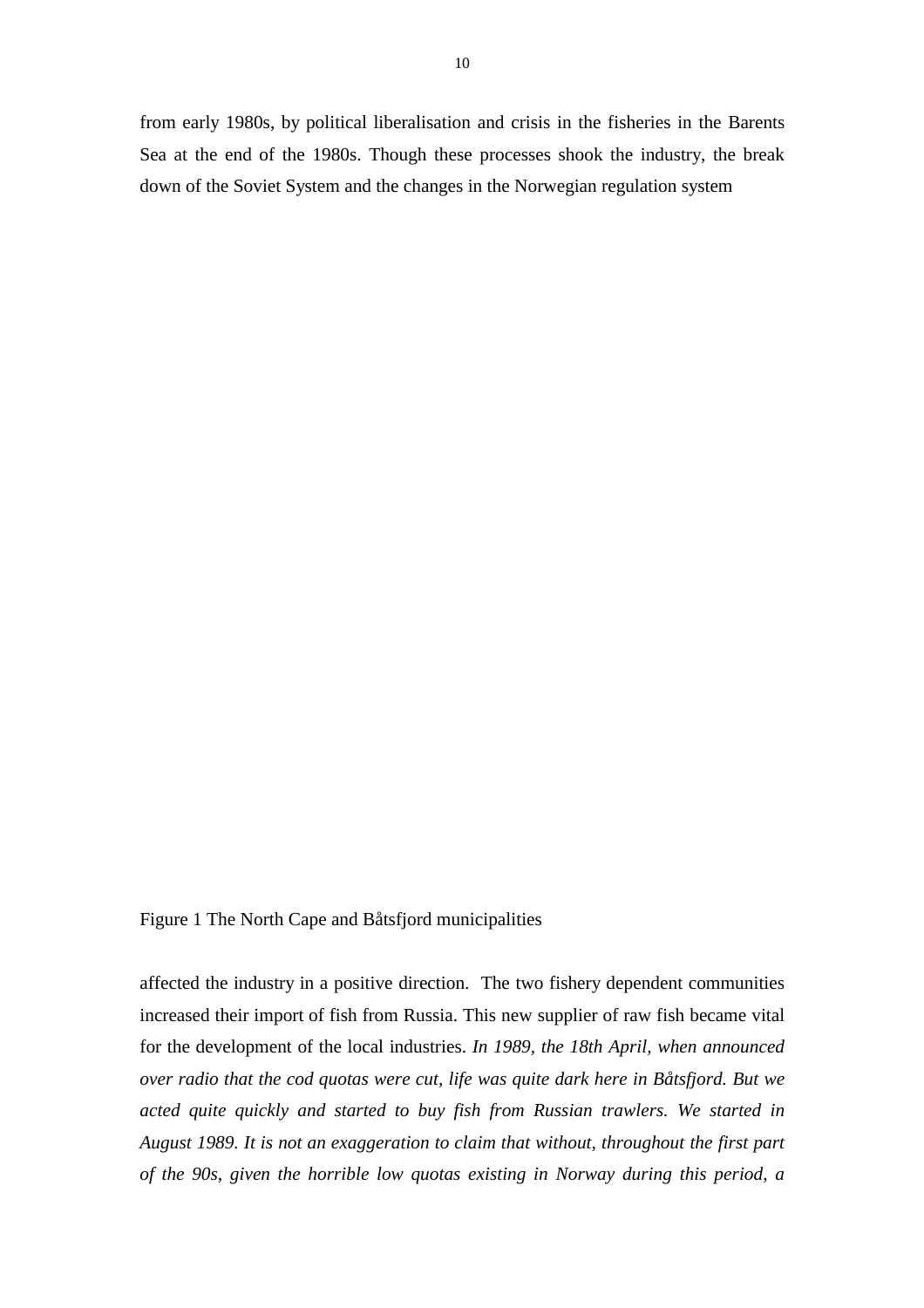*single firm would not have survived without access to Russian fish....* (Industry manager quoted in Fitje 1999:60). Even with increasing Russian cod landings, the total landings were drastically reduced during the 1980s (table 1). The main explanation behind reductions was connected to crisis in the fisheries of capelin and herring. The resource-intensive production of fish oil and fishmeal vanished more or less in both communities. When concentrating on landings of codfish only, the situation afterwards has been slightly different. Landings declined during the first part of the 1990s and thereafter increased substantially.

Table 1: Landings of fish in metric tons in the municipalities of North Cape (NK) and Båtsfjord (BÅ) from 1980 till 1999.

| Year and species of fish | North Cape | Båtsfjord |
|--------------------------|------------|-----------|
| 1980 Cod fishes          | 14045      | 25356     |
| 1980 Total               | 133064     | 95777     |
| 1990 Cod fishes          | 9599       | 12758     |
| 1990 Total               | 9796       | 19265     |
| 1995 Cod fishes          | 25006      | 40502     |
| 1995 Total               | 25434      | 43532     |
| 1999 Cod fishes          | 31113      | 32944     |
| 1999 Total               | 33265      | 37722     |

(Source: Fiskeridirektoratet & The Fishery Data Base)

Another common characteristic of the restructuring process in the two communities was that the state-controlled enterprises were taken over by local entrepreneurs. North Cape has experienced a slightly different development than the neighbour further east in Finnmark. The prawn production closed down during the 1980s. The landings of cod, the most valuable fish for processing in the industry, more than doubled from 1980 to 1999 to this municipality (Table 2).

Table 2: Production and employment in the fishing industry in North Cape and Båtsfjord

|                                           | North Cape | <b>Båtsfjord</b> |
|-------------------------------------------|------------|------------------|
| Landings of cod 1980                      | 14045 tons | 25356 tons       |
| Landings of cod 1999                      | 31113 tons | 32944 tons       |
| Number of workers 1980 (man labour years) | 314        | 502              |
| Number of workers 1999 (man labour years) | 148        | 540              |
| Landings of cod per employer 1980         | 45 tons    | 51 tons          |
| Landings of cod per employer 1999         | 210 tons   | 61 tons          |

(Source: Fiskeridirektoratet, The Fishery Data Base, Fitje 1999, Lindkvist & Fløysand 2000)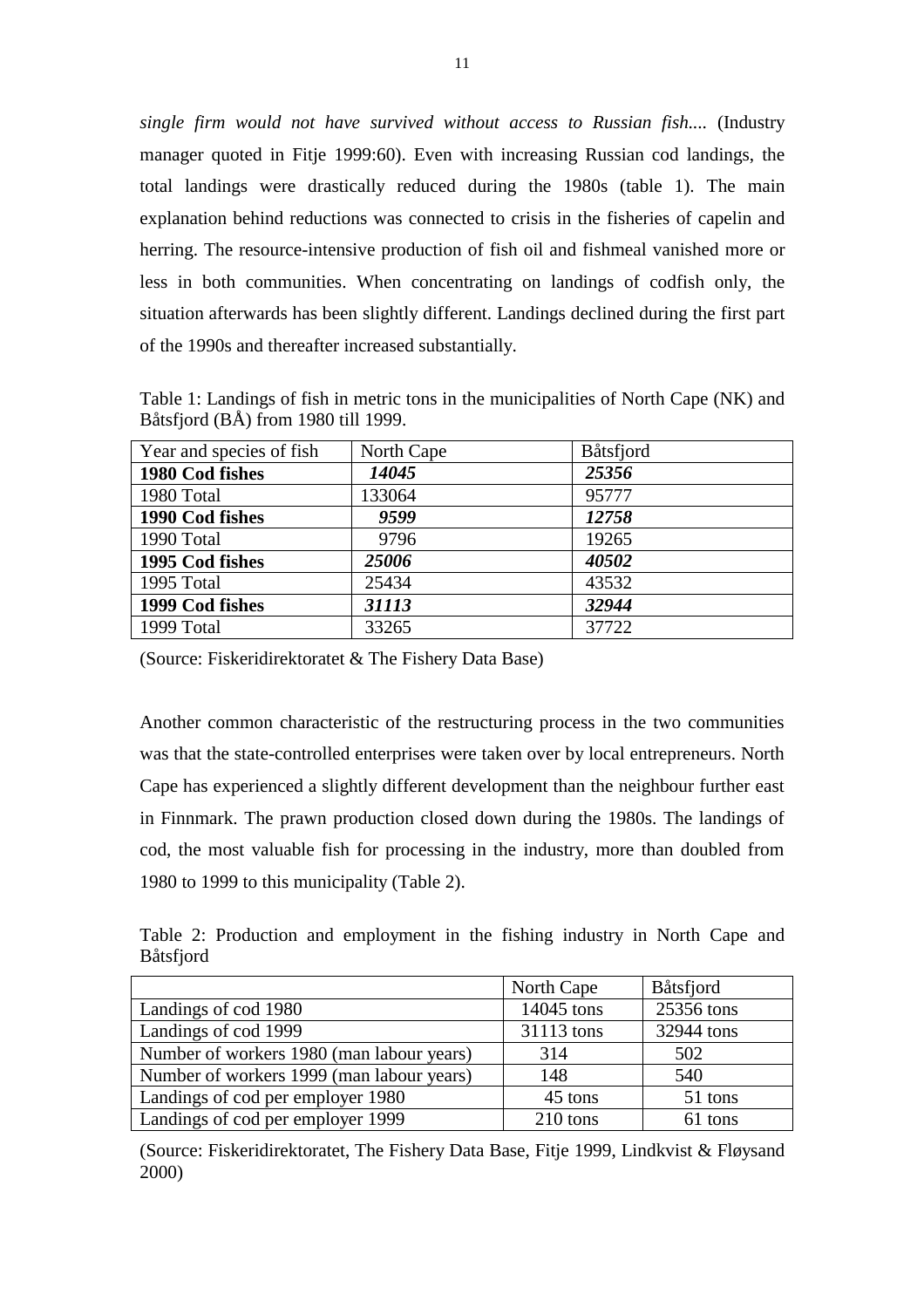In the same period employment in North Cape decreased from 400 persons to less than 150. In Båtsfjord the changes were less radical. Production of prawns was maintained and the increase in cod landings much lower. Finally, Båtsfjord experienced 8 per cent increase in employment because the filet production was maintained by the take-overs of the state enterprises (table 2). This was not the case in North Cape. Here the former state-owned company was taken over by a private company and a new industrial enterprise was rebuilt during the first years of the last decade. They rejected the concentration of filet production and the labour-intensive filet-production industry was closed down. Instead a resource-intensive, but labourextensive, modern salt fish industry expanded. Consequently the landings per employer have been more than three-doubled in North Cape while the increase in Båtsfjord was only 10 tons or 20 per cent (Table 2). The collective opinion was in favour of continued filet production in North Cape because of its impact on the local employment situation: *It was fillet that qualified the refinance of the enterprise, they even projected the new factory for production of fillet. They got it financed and reconstructed it as a fillet unit, they have access to the technology, but without using it, ...There have been complains since the restart, from the politicians among others, they wanted the fillet production to be rebuilt ... many feel it this way, but at present it is run very well as a conventional firm producing salt- and fresh fish, so....* (local informant)

In practical terms this means that production of fillet has vanished and been substituted by production of salt and fresh fish in North Cape, but that the fillet production continues to be the most important industrial activity in Båtsfjord. In theoretical terms it demonstrates that the theory of path dependency at industry level, seems to be confirmed in Båtsfjord, but contested in North Cape. In North Cape externally controlled units have been dominating the industry to a very large extent. Local capital controls a 50-50% share of one of five firms and less in another company. External companies totally control the three others. Except for one company, none of the fish processing companies were operating in the 1980s, but they localised in North Cape as a result of taking over bankrupt local factories. These external companies are hardly affected by the local fillet culture in North Cape. Traditionally they have concentrated their efforts on salted fish. So they have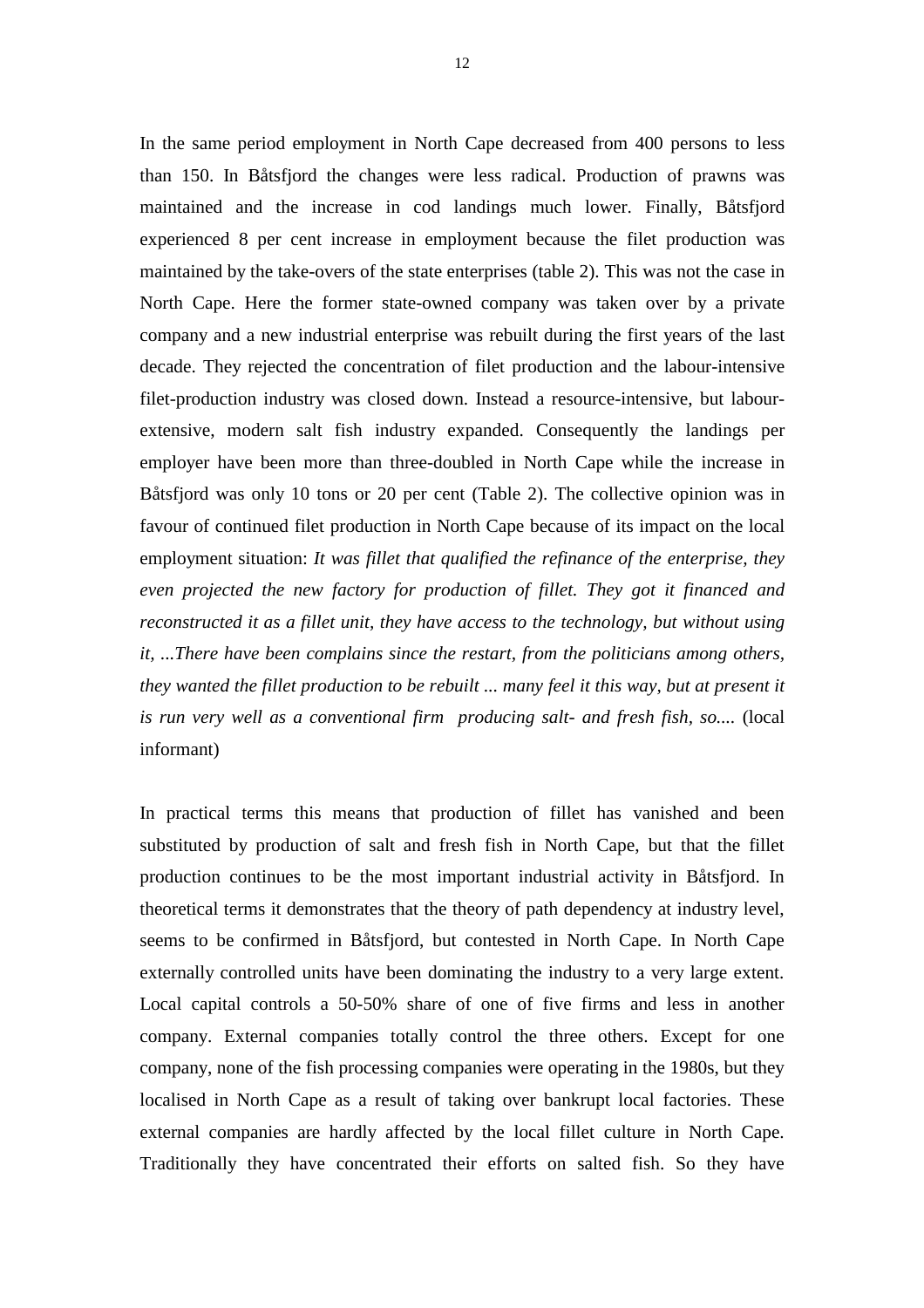introduced new competence to the community in the production of salted fish. Consequently the present production structure of the North Cape industry to a far degree reflects path dependency of the external firms. This has been introduced to the local production environment during the restructuring processes. The salt fish producers have profited from the positive development on the international market for this product in the 1990s. As reflected in table 2 the production of the relevant fish products has increased significantly.

In Båtsfjord local controlled firms have come to dominate the industry during the 1990s. Four of the five remaining production units are locally owned. The external relates to a corporation from Western Norway. The majority of the firms represent local economic units that were able to survive the crisis during the late 1980s. The Båtsfjord firms and their managers have protected their competence in fillet production and support local interests and opinions. Summing up this indicates that the restructuring processes linked to globalisation have integrated the industry in North Cape into large-scale corporate-fields of economic relations dominated by external economic actors. In Båtsfjord the restructuring processes seem to have consolidated and strengthened a small-scale community-field dominated by economic actors of local origin. Meanwhile both adaptations seem to be influenced by events and processes in a shared Barents Region field.

#### **4.4 The socio-spatial contextuality of the firms and repercussions at community level**

#### **4.4.1 Input relations and the Barents Region field**

The structure of input and output relations of the production units in both municipalities partly confirms this field dynamics. The external dominance of firms in North Cape reduces the number of economic functions performed in the local plants. Decisions of investment and change in production strategy are externally decided or controlled. The main objective of the local plant is to organise the relations with the raw fish market, purchase catches from the local coastal fleet and the trawlers.

In this context cultural and social capital locally is transformed to economic capital in two ways. First, the local coastal fleet to a certain extent is loyal to their port of origin;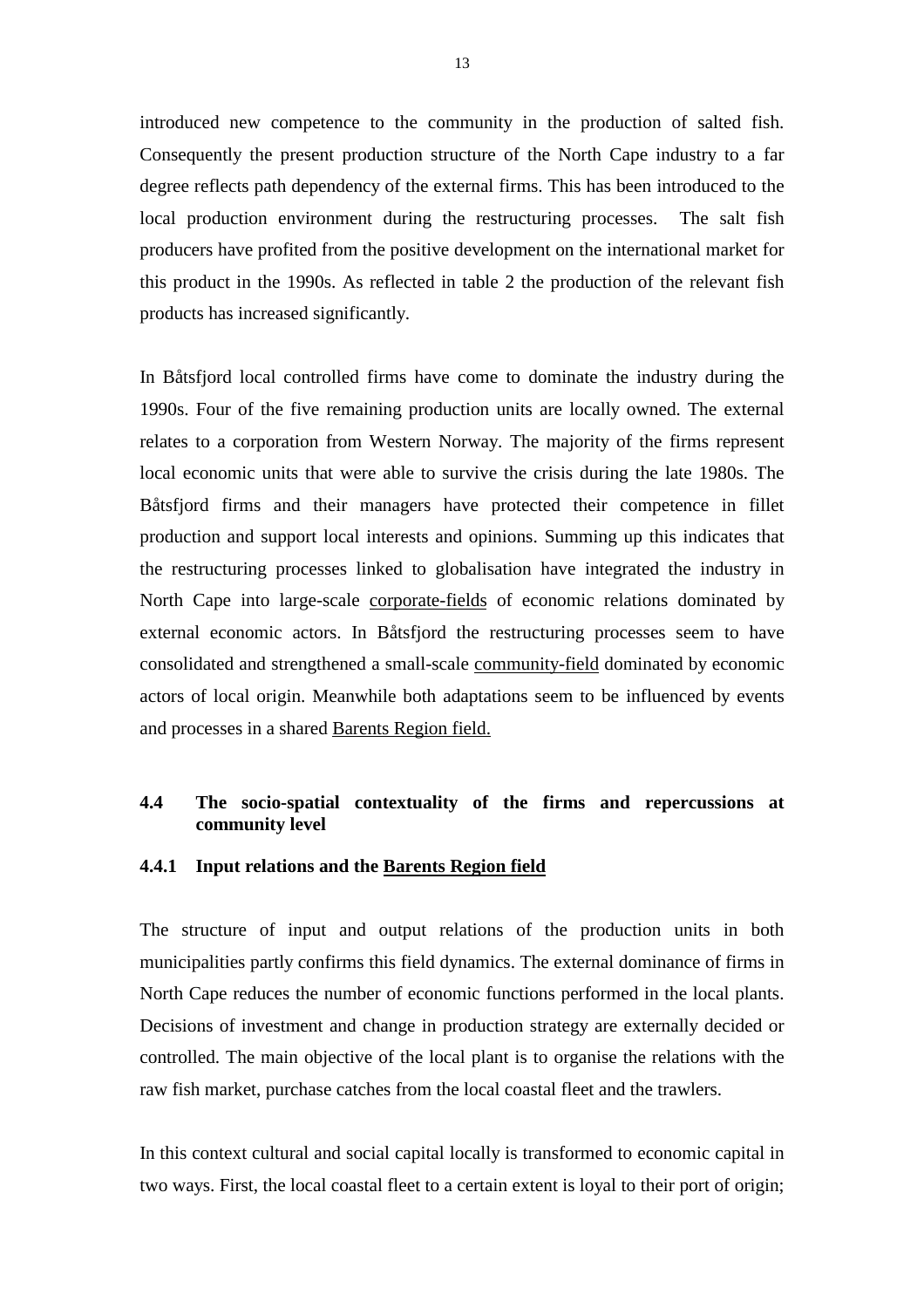one consequence is the need for local knowledge and cultural insight among managers of the industry to gain confidence among local fishermen: *it is important that he (the manager) speaks their (the fishermen's) language. It soon becomes frustrating if a manager arrives who immediately makes it clear that he is the boss, that he is the buyer of the fish and pays whatever he wants to pay, and that he keeps the factory open for landing at his own decisions,... then we will soon have trouble* (Leader of Finnmark Fiskarlag). Consequently, the managers of local factories are characterised by their socialisation into a Barents Region field coloured by coastal cultures; they have all been socialised into communities dependent on fisheries and gained embedded knowledge through professional experience as fishermen, workers in the fishing industry, etc. Thus, the external firms operating in North Cape obtain the quotas of the fishermen partly by locating plants in peripheral ports and partly by engaging managers with Barents Region Field background.

In the globalisation process local plant managers have revitalised and expanded the social networks of the Barents Region Field. Important embedded knowledge about the Russian market for raw fish is accumulated in the two municipalities. Russian trawlers have increased their landings in the regions and are responsible for almost 50 per cent of the total landings both in North Cape and Båtsfjord. In this process the local plant managers have achieved valuable information about the industry structure, firm relations and the political situation in Russia. Local managers have been capable of establishing formal and informal contacts with Russian trawler companies. The competence to take actions with Russian partners on this international and unpredictable market, has strengthened the position of the communities. The local embedded knowledge in these networks is internalised directly among the Båtsfjord companies. In North Cape it certainly has exerted influence on the decisions of the external actors where to localise, as external corporations are short of such locally controlled social and cultural capital.

The local context also affects strategies of vertical integration by the fish processing companies. By promoting local economic activities both external and local companies may achieve a substantial share of licences for trawler fishing if they are willing to organise the activities from Finnmark. As an environment consisting mainly of independent local companies, Båtsfjord has taken advantages of this. The locally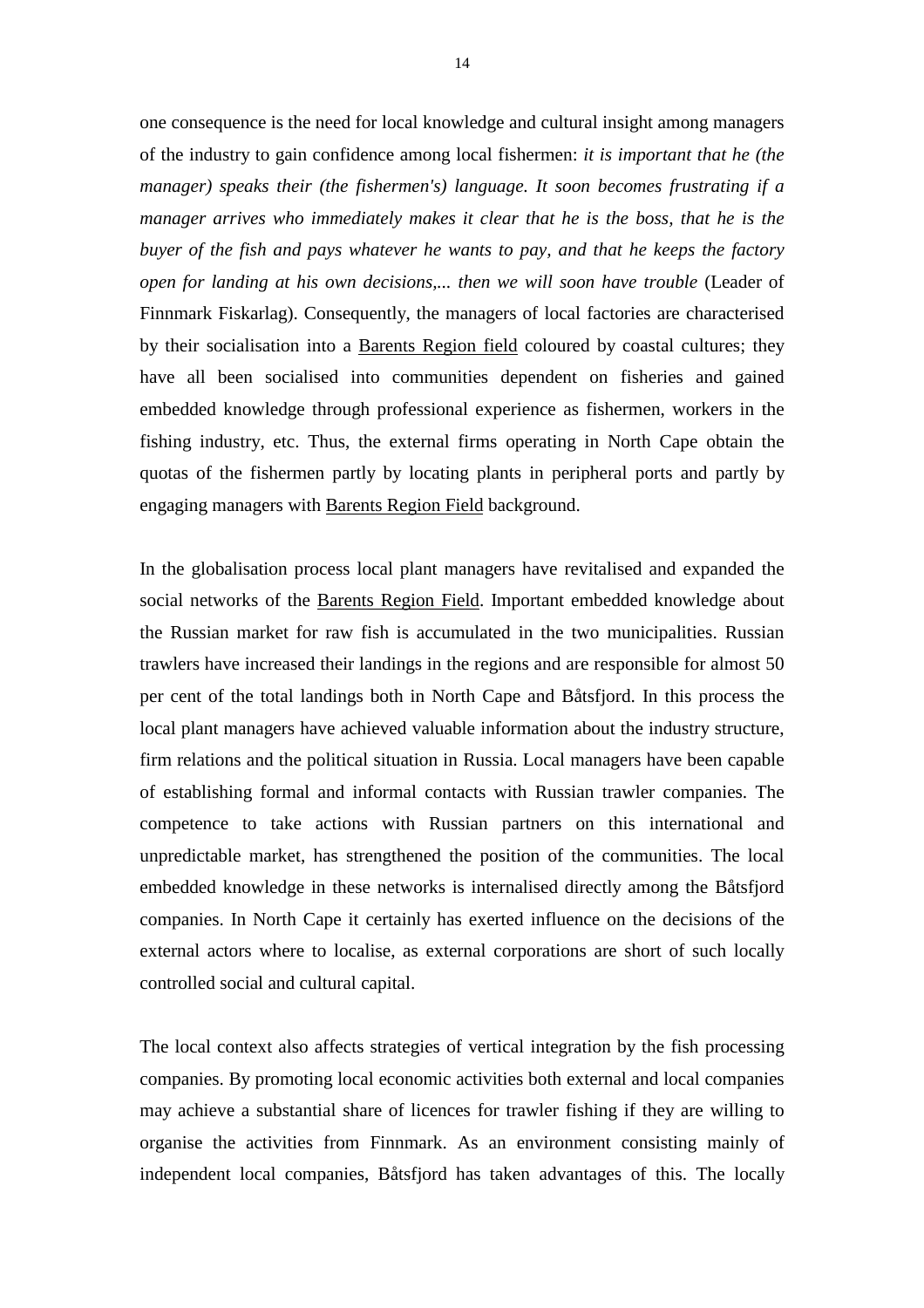owned companies have been able to organise a new company for large fishing boats. The local firms are controlling a major part of the licenses of the region of Finnmark.

#### **4.4.2 Output- and inter-firm relations: The field dynamics of community- and corporate fields**

The field dynamics of externally controlled production units in North Cape reduces the output relations and inter-firm relations at plant level to a minimum. The mothercompanies and their export departments outside the community take care of the marketing relations. Only one partly-owned plant in North Cape has established its own export department. The organisation of output relations in Båtsfjord follows traditional trajectories within the Norwegian fishing industry. National sales organisations handle the main export activities for the Båtsfjord companies. Only one firm has internalised the marketing and export function (Fitje 1999).

The partly locally owned company in North Cape has an "independent" position in the regional production environment. The company co-ordinates exports of fresh fish also from the other production plants to allow them to concentrate their efforts on salted fish only. Consequently a local division of production has been established. In other aspects inter-firm relations in North Cape are poorly developed. An old conflict between external owners excludes all forms of collaboration between two of the plants. The activity in the local "fiskerigruppa" (the association of local fish managers) is paralysed: *There are two members left, and we have meetings every third year* (local manager). Altogether the large number of externally controlled production plants reduces the number of functions carried out at the local plants. This leaves the input relations of the local managers and the R  $\&$  D activities for environments outside the community. The owner structure or events and processes in the corporatefield of the local plants seem to be an obstacle for development of strategic alliances and a production milieu at community level in North Cape.

The production environment of Båtsfjord is different from the North Cape environment. Since all but one company is locally owned, the ties between the firms and between the firms and the community are close. Båtsfjord Handelsstands Fiskerigruppe dates back to 1946. In 1978 a partnership between the industry (49% share) and the municipality (51% share) resulted in an establishment of a storehouse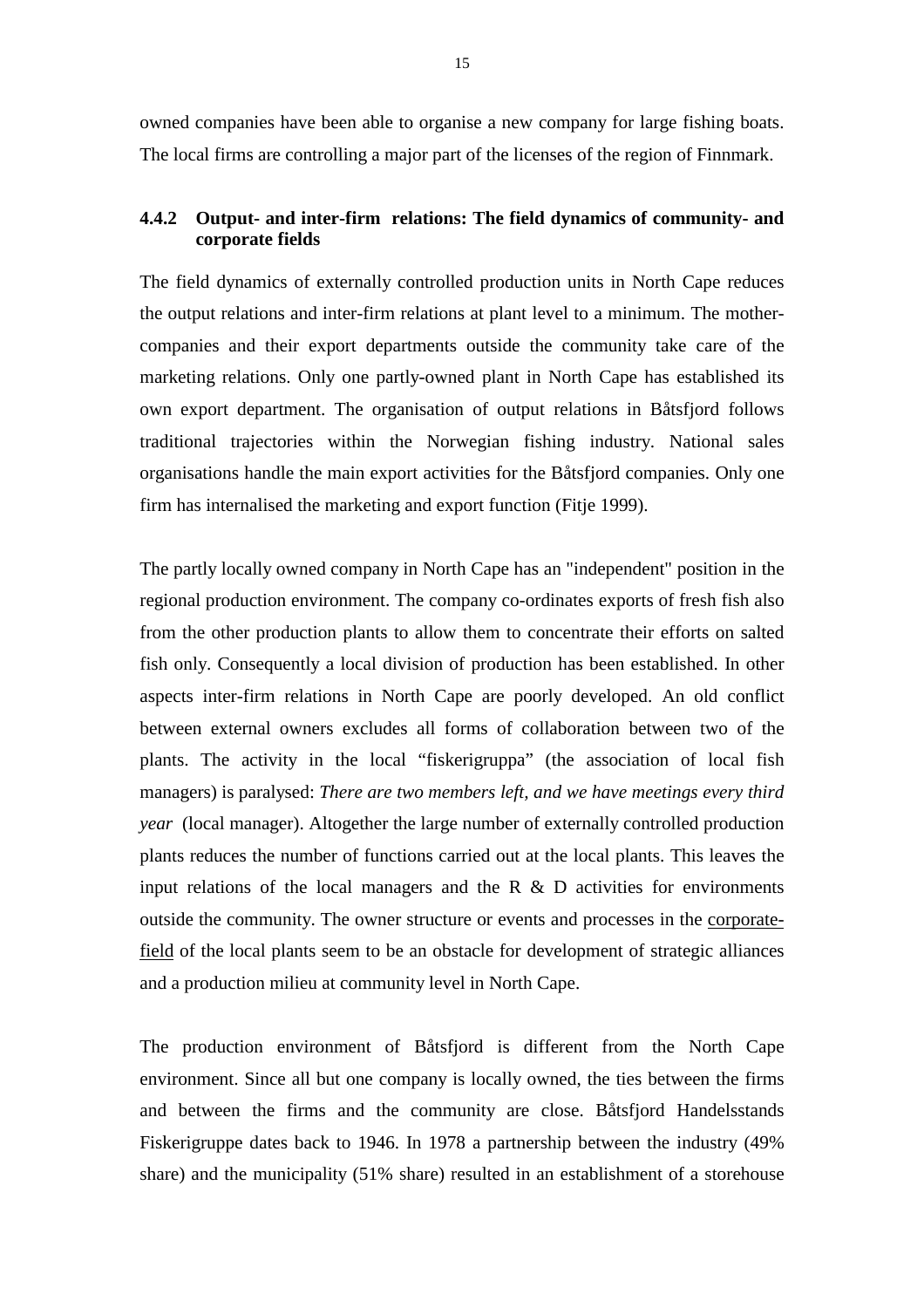for raw fish and processed products. At present all firms are members of this *fiskerigruppe* and they meet frequently (2-3 times per month). This association of the fish processing companies increased its activities during the 1990s. A joint venture, Båtsfjord Industrier A/S, was established in 1995. Equal shares of the three local firms established local control over it. This joint venture is engaged in fishing (66.6% share in a trawler), fish processing industry (100% share in the fourth local controlled production unit producing salt fish), a service centre for fishermen (49%), and a housing co-operative (50%). Inter-firm relations include a joint training centre for newcomers of the labour stock. Its collaborators are the local authorities and even national associations of the fishing industry. This local development strategy also includes collaboration to solve demand for landings of raw fish: *If we lack raw fish for the production of the day, we can contact one of the others. Can you lend us 10 tons until tomorrow, then we receive a trawler? Then they send us 10 tons of fish, and like this the year passes. And we all save very much from this system (manager quoted* in Fitje 1999:78)

A substantial number of formal and informal inter-firm relations and relations between the firms and the municipality characterise the economic activity in Båtsfjord. This dynamic is based upon inter-personal relations at the local level, but with repercussion on regional and even national levels. The managers of the firms and the local politicians take part in a community-field governed by local embedded expectations for conduct. The expectations include loyalty to the community, but also role performance that stimulates collective entrepreneurship: *It is a very open society, you might say that they (the managers) get excited together. You are open to the possibilities. One company triggers the other off, then you stimulate development continuously* (informant quoted in Fitje 1999:95). Collective learning processes and R & D activities taking place in the local production environment explain the enthusiasm expressed by the quotation. Expectations toward the manager's role in the community-field have encouraged the firms to learn the art of networking or the operation of inter-organisational relations. Through collaborations and strategic talks the local company environment has been able to set up a trawler company, to introduce "flow lines" in the factories, to establish input relations to Russian trawler companies, etc. There are examples of incremental innovations in the production milieux, as well. A local IT-firm has developed production software for the industry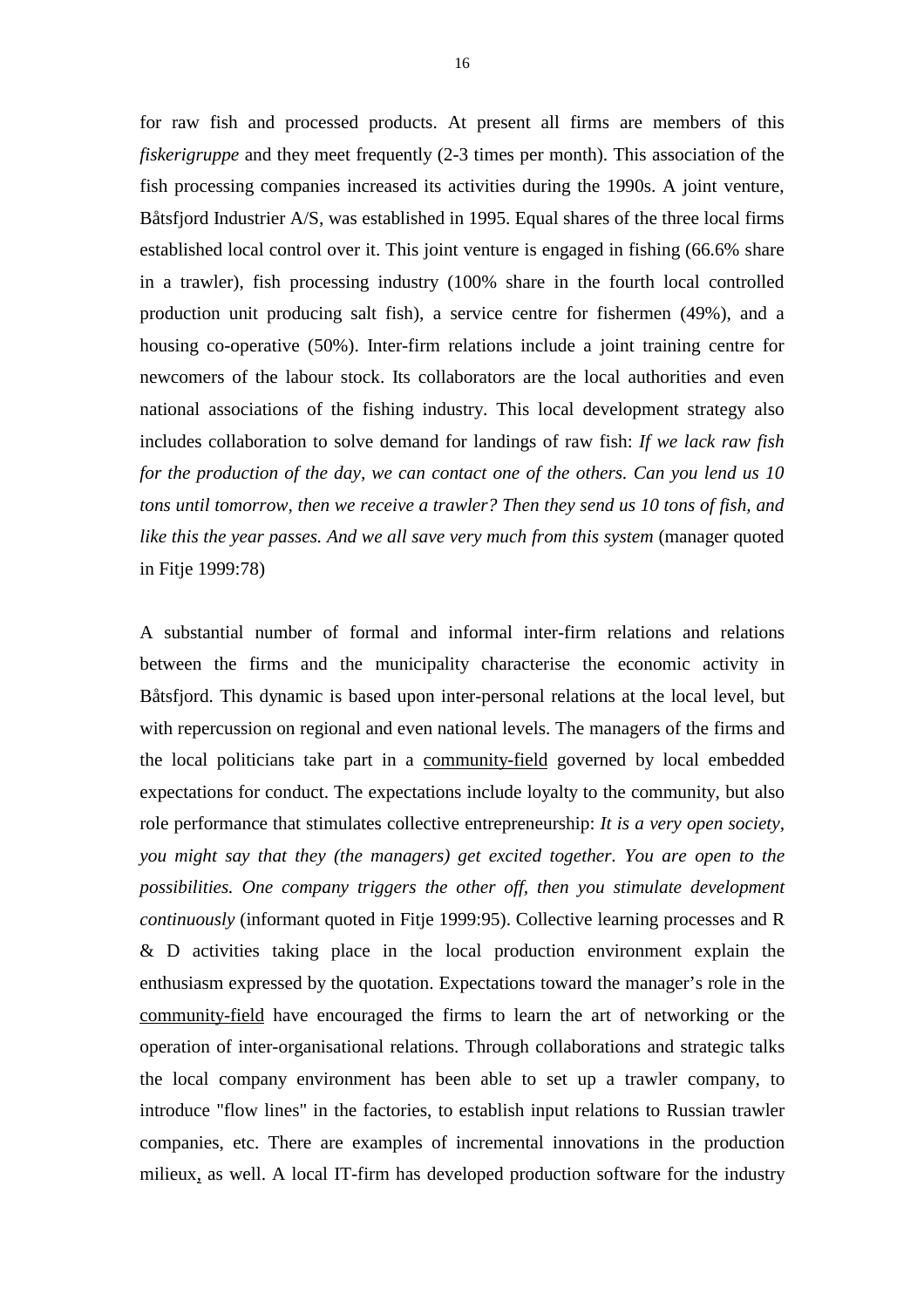by collaborating with one of the fillet production factories. The new computer system individualises the orders of raw fish at the flow line. The system has been a success and has been exported.

#### **5 Inter-field dynamics and the future challenges of globalisation**

The fact that economic actors are embedded in different socio-spatial field dynamics means that the development strategies of firms develop in different directions during the process of globalisation. The discussion has demonstrated that local socio-spatial conditions represented by field-embedded knowledge and path dependency influence the globalisation processes at community level. In both cases local embedded knowledge within fields at local and regional levels seems to be of importance for the development of the industry. Membership in small-scale local community-fields and a Barents Region field under re-construction seems to be vital for organising the input relations of the raw fish market for both municipalities. But, confronted with a similar resource situation and exposed by the same external processes, the development has still taken different trajectories in the two communities. In Båtsfjord, path dependency at industry level and the strength of the community-field have structured firm managers to defend strategies the locals see as most sustainable for the development of their community (figure 2). In North Cape the observed path dependency is linked to firm level of the external companies and the field dynamics differ. The field situation is dominated by external ownership and corporation-fields that limit development of co-operation among branch plants in local industrial networks which are outside the influence of the mother-company (figure 2). This implies that the production strategies at plant level are adjusted to the interests of the mother company, and not necessarily to the demands of the local communities. The dynamics of such socio-economic fields stimulates development of a geographical division of labour with primary processing functions in the periphery and marketing, power and development in the centre. The Båtsfjord case demonstrates a different reality. In Båtsfjord they are confronted with a similar resource situation as in North Cape and the same globalisation processes expose them. Here, local ownership and influences from the local community-field stimulate development. Events and processes in this field have encouraged internal collaboration among the firms. For this reason the Båtsfjord community has, as mentioned, managed to integrate competence in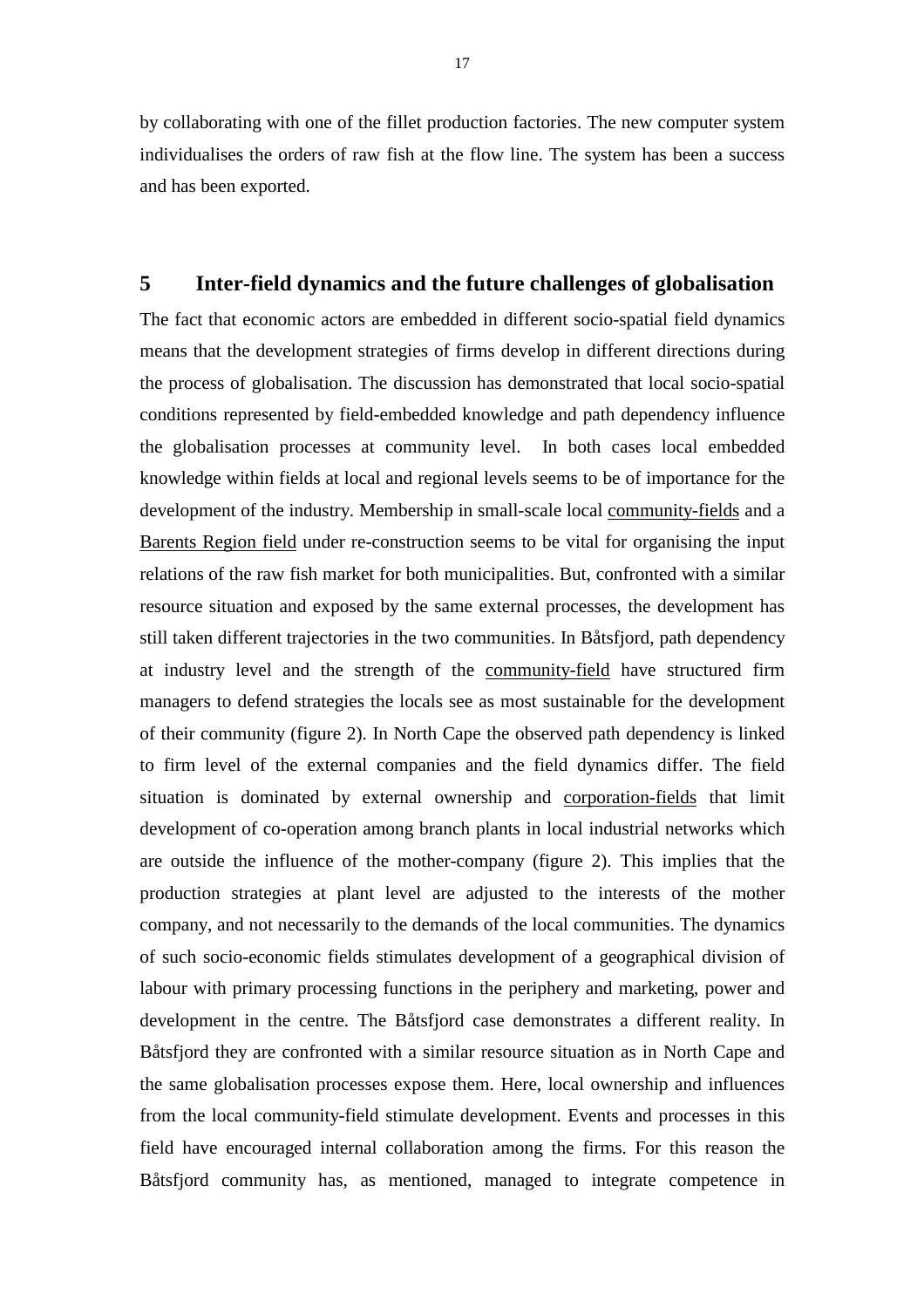computer services, marketing and other types of services in the local production environment. The result is that the development of externalities is certainly larger in Båtsfjord compared to the North Cape municipality.

A local discourse linked to the so-called "resource tax" is illustrative of the different field dynamics in the two communities. During the winter of 2000 the Chief Provincial Commissioner in Finnmark suggested that all fish should be taxed when being exported unprocessed out of Finnmark. The idea of the resource tax was that most of the raw materials for the fishing industry should be processed at the plants used by the industry in the region. This would stimulate local employment (filet production) and help forward an increase of all other relational activities of this sector of the industry at regional level.



Figure 2: The field dynamics of the fish processing industry of North Cape and Båtsfjord

The two plant managers Mr. Hagbart Nilsen from Båtsfjord and Mr. Bjørn Ronald Olsen from Honningsvåg and North Cape presented during their discussion different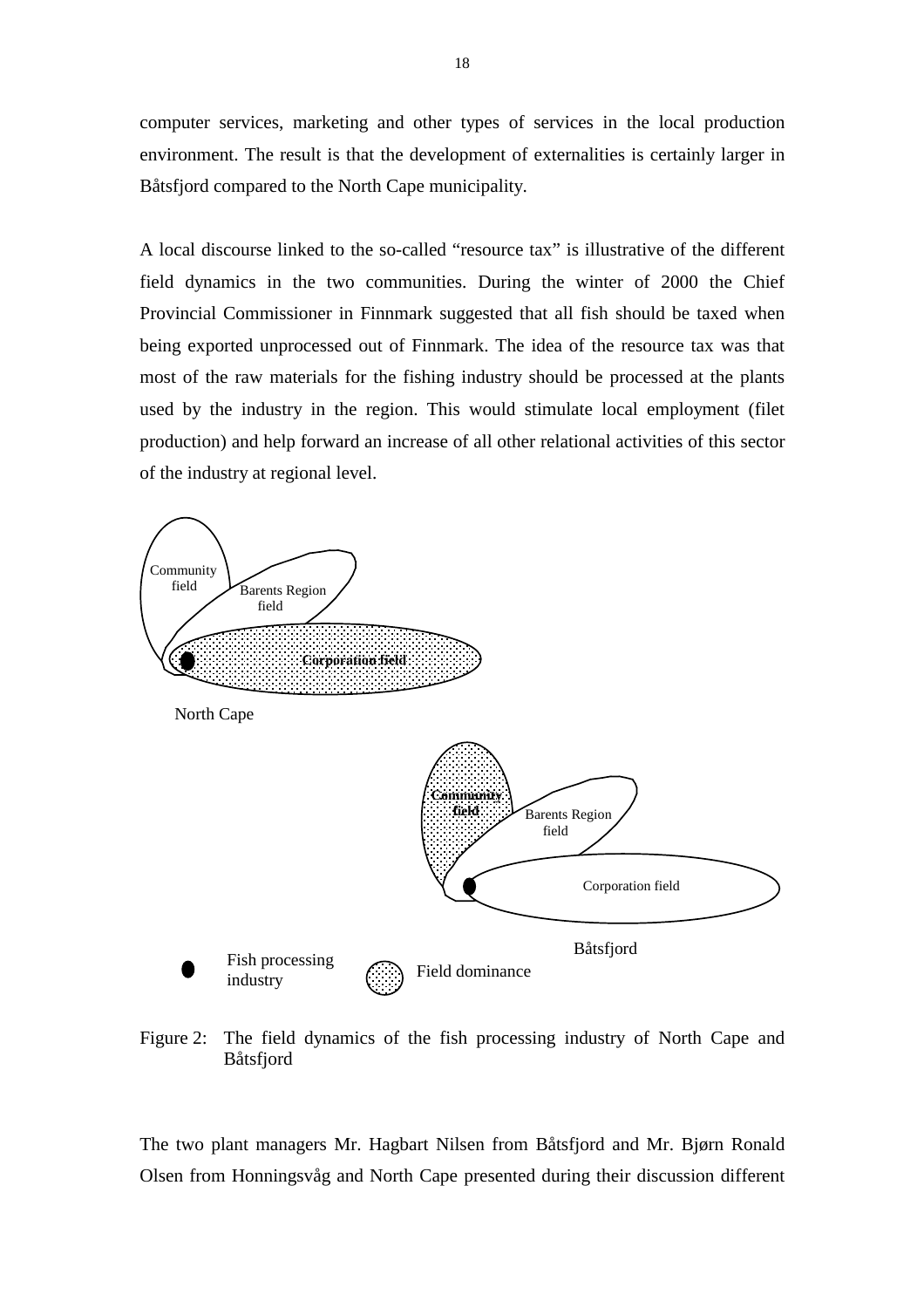views upon the 'resource tax'. Mr. Olsen from North Cape reacted against the resource tax proposal. In his opinion a 'resource tax' would twist the production away from salted fish and unprocessed fish, the normal product mix in North Cape. Not surprisingly Mr. Nilsen from Båtsfjord supported the proposal, claiming that the coastal communities would be de- populated if the fillet production industry continued to lose its importance as an employer in the regional fish industry. Mr. Olsen used the liberalisation of the fishing industry (free access to Russian fish, abolition of the export monopolies and a safer access to the markets through the agreement with the EU) as his main arguments. He argued that these global processes as a matter of fact, had increased the possibilities *to concentrate upon the combination of salt fish production and the sales of fresh fish on the export markets. For this reason we have the necessary flexibility both to take care of other species than cod, and to use the landing capacity of our production plant in a more efficient way. "We must have the liberty to produce the products which are profitable on the future markets. This will secure both the firm and the employment", Mr. Olsen writes to the Ministry of Fisheries, according to* Finnmark Dagblad (29.02.2000).

Economic processes of globalisation deal with the establishment of more efficient technology in the production of resources. The test of which production system is best suited for challenging future globalisation, will depend on which actors are successful at producing seafood for changing markets on a profitable basis. The question is which attitudes, those represented by Båtsfjord actors or those represented by North Cape actors promote local solutions and present a reasonable answer to development problems of the peripheral districts. The main reason for positive reactions towards external owners by the leaders of the fish processing plants in North Cape may be that the structure of the local fishing industry is rational and reasonable. Perhaps the production of salted fish is a wise premise for future regional growth? Could it be that the restructuring performed in North Cape has been necessary for the fishing industry, and that the new structure is for the future, even with its negative consequences relating to restructuring and loss of functions? Could it also be that the different context of the Båtsfjord players and their activities with positive consequences for local communities undermine their adaptations in the long run? And that this conclusion holds even if the local externalising is promising for the local community.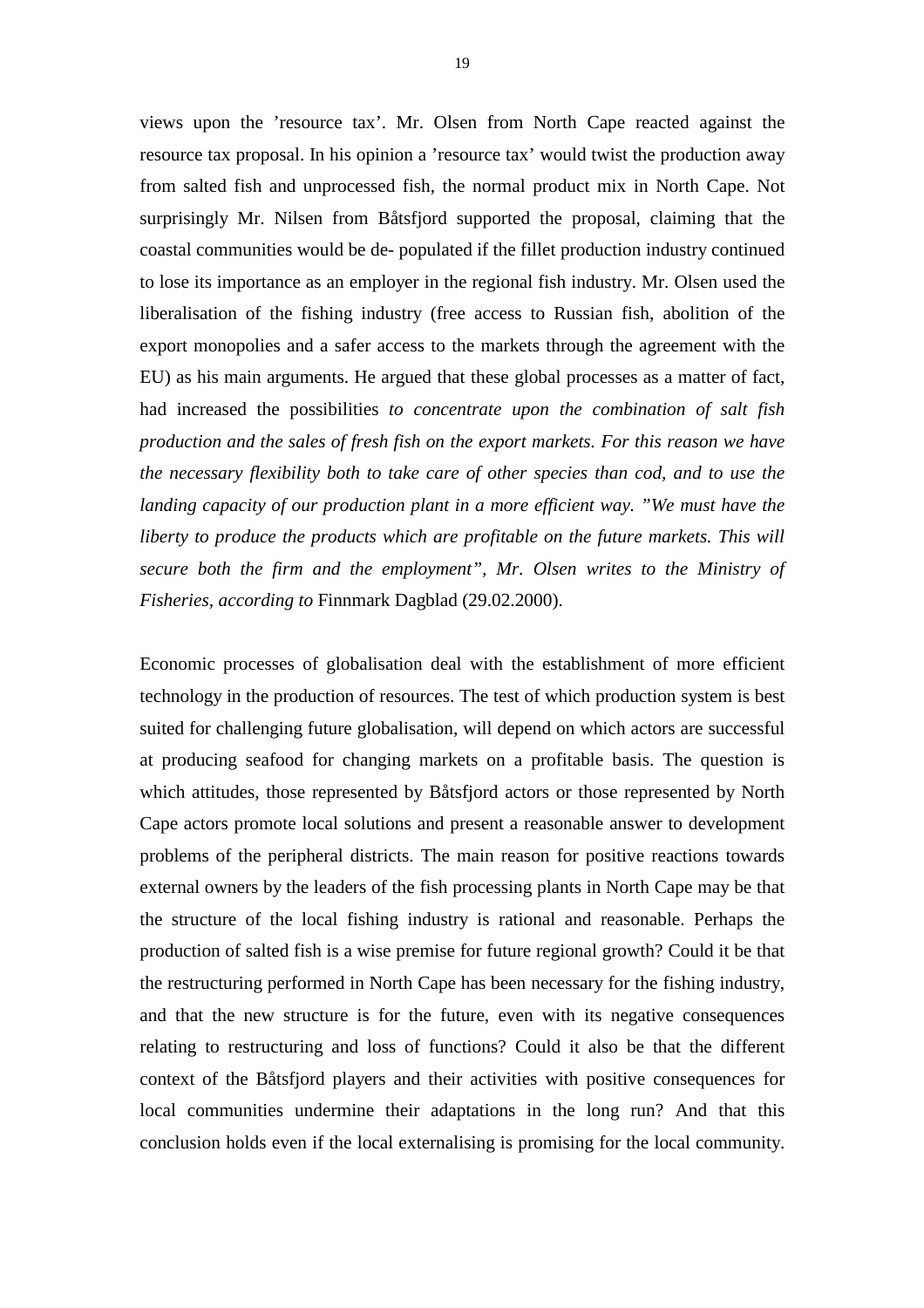The question is whether beneficial activities locally undermine the competitiveness of the local actors on a more international level.

The fillet industry in Finnmark is competing with filet products produced from other fish species, much cheaper than cod. There are indications that fish fillets are products in the declining phase of the product cycle. As long as the volume of fish offal is considerable (the fillet represents about 50 per cent of the raw fish) it has been more profitable to produce the finished products close to the fishing grounds instead of carrying offal through half of Europe at a high cost. This situation is now changing in the globalisation process. Development of more efficient technology has made the industry trawlers able to make use of the whole fish in their production. "Time-space compression" has made world wide diffusion of the fillet-industry possible and brought forward easily available substitutes from other productions far below the Finnmark prices of cod-based products. Finally, fresh cod and salted products have experienced rising demands during the last years. The result has been better profitability in the salted fish industry, while the fillet industry has met difficulties. The ability to restructure the production systems will be the ultimate test of which system in the peripheral economy that is sustainable in the long run. At present, the North Cape fishing industry environment seems to be more rationally adapted to the global processes than the Båtsfjord environment.

The final question is now if the positive externalities in the Båtsfjord municipalities in fact undermine the prospects of the region in a global world. The local production system concentrates upon a production mix, which is not competitive at the international level, but very much beneficial at the local level. Concentrating upon activities in the local community fields will perhaps undermine future prosperity. If this is the case, the future destiny of peripheral communities are ominous if they want to develop from a basis of independence and of self-secured innovative production systems.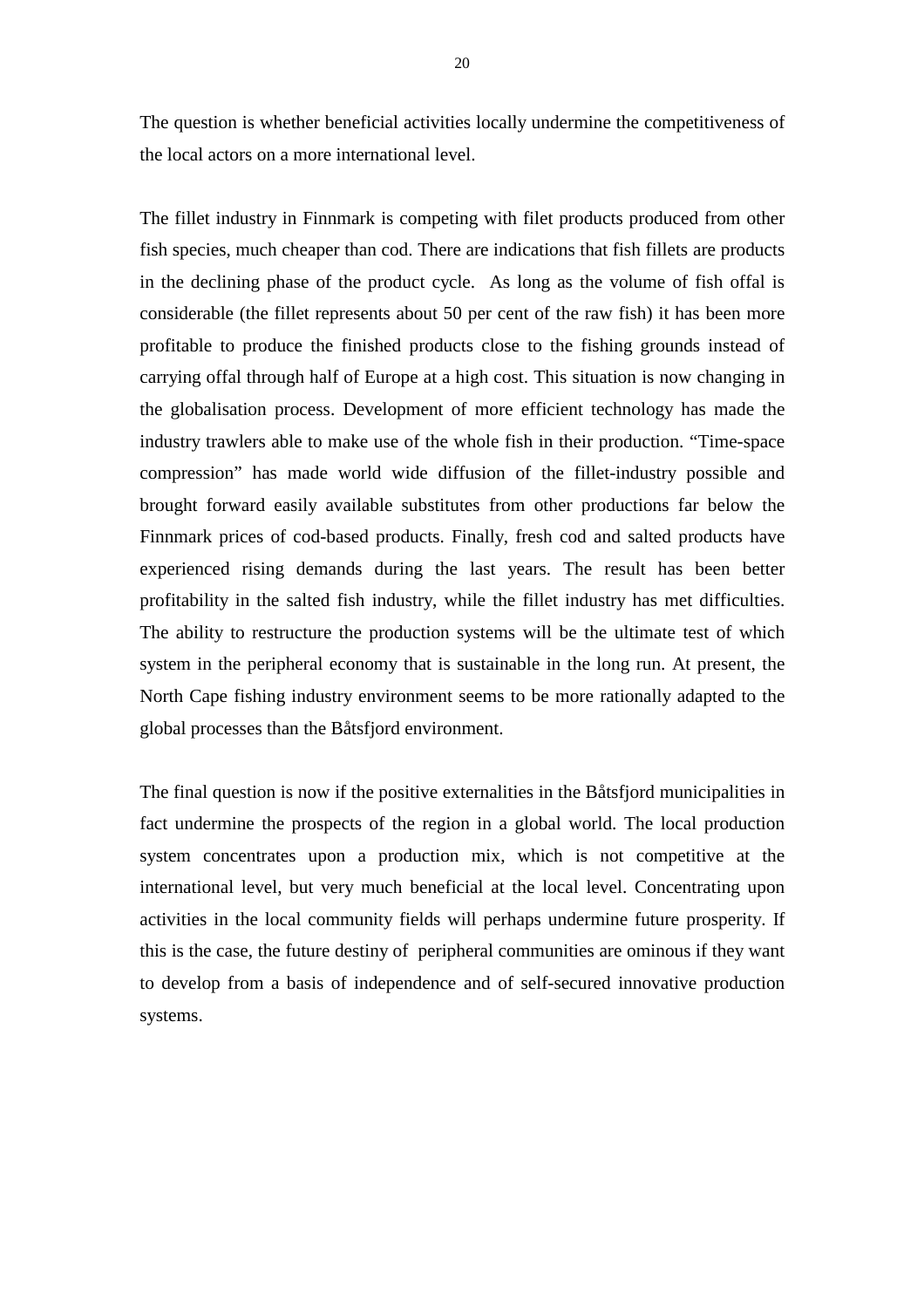#### **References**

Amin, A. & Thrift, N. (1992): Neo-Marshallian nodes in global networks. *International Journal of Urban and Regional Research.* 16: 571-587.

Amin, A. & Thrift, N. (1994): *Globalization, Institutions, and Regional Development in Europe.* Oxford University Press, New York.

Alvheim, S. (1998): *En felles framtid...? En analyse av mulighetene for en bærekraftig næringsutvikling i fiskerisamfunnet Kjøllefjord*. Kystnæringssenteret, Honningsvåg.

Crevoisier, O. & Maillat, D. (1991): Milieu, industrial organization and territorial production system: Towards a new theory of spatial development. In Camagni, R. (red): *Innovation networks. Spatial perspectives.* Belhaven Press, London.

DiMaggio, W.W. & Powell, P.J. (red) (1991): *The new institutionalism in organizational analysis.* University of Chicago Press, Chicago.

Fitje, A. (1999): *Nye tider – nye muligheter? En studie av fiskeindustrien i Båtsfjord.* Kystnæringssenteret, Honningsvåg.

Fløysand, A. (1996): *Teknologi og kontekst. En samfunnsgeografisk tilnærming i studier av teknologioverføring med eksempler fra Peru* (Institutt for geografi, Norges Handelshøyskole og Universitetet i Bergen, Bergen)

Fløysand, A (1997): Hvordan kan "kultur" integreres i geografiske analyser av regional og lokal endring. *Geografi i Bergen Seria A: Meddelser fra Institutt for geografi* 218. Institutt for geografi, Universitetet i Bergen, Bergen.

Fløysand, A. (1999): A framework on how to approach globalization and social practice. I: Fraas, M. & Stokke, K, (red) *Occasional Paper, Human Geography* No 26. Department of Sociology and Human Geography, University of Oslo, Oslo.

Giddens, A. (1990): *The consequences of modernity.* Polity Press, Oxford.

Giddens, A. (1991): *Modernity and Self-Identity.* Polity Press, Oxford.

Grønhaug, R. (1978): Scale as a variable in analysis: Field in social organization in Heart, Northwest Afghanistan. I: Barth, F. (red): *Scale and social organization.* Universitetsforlaget, Oslo.

Hall, S. (1995): New cultures for old. In Massey D & Jess P. (Eds) *A Place in the World? Places, Cultures and Globalization.* Oxford University Press, Oxford UK.

Hansen, J. C. & Selstad, T. (1999): *Regional omstilling-strukturbestemt eller styrbar?* Universitetsforlaget, Oslo

Harvey, D. (1989): *The Condition of Postmodernity: An Enquiry into the Origins of Cultural Change.* Blackwell, Oxford UK.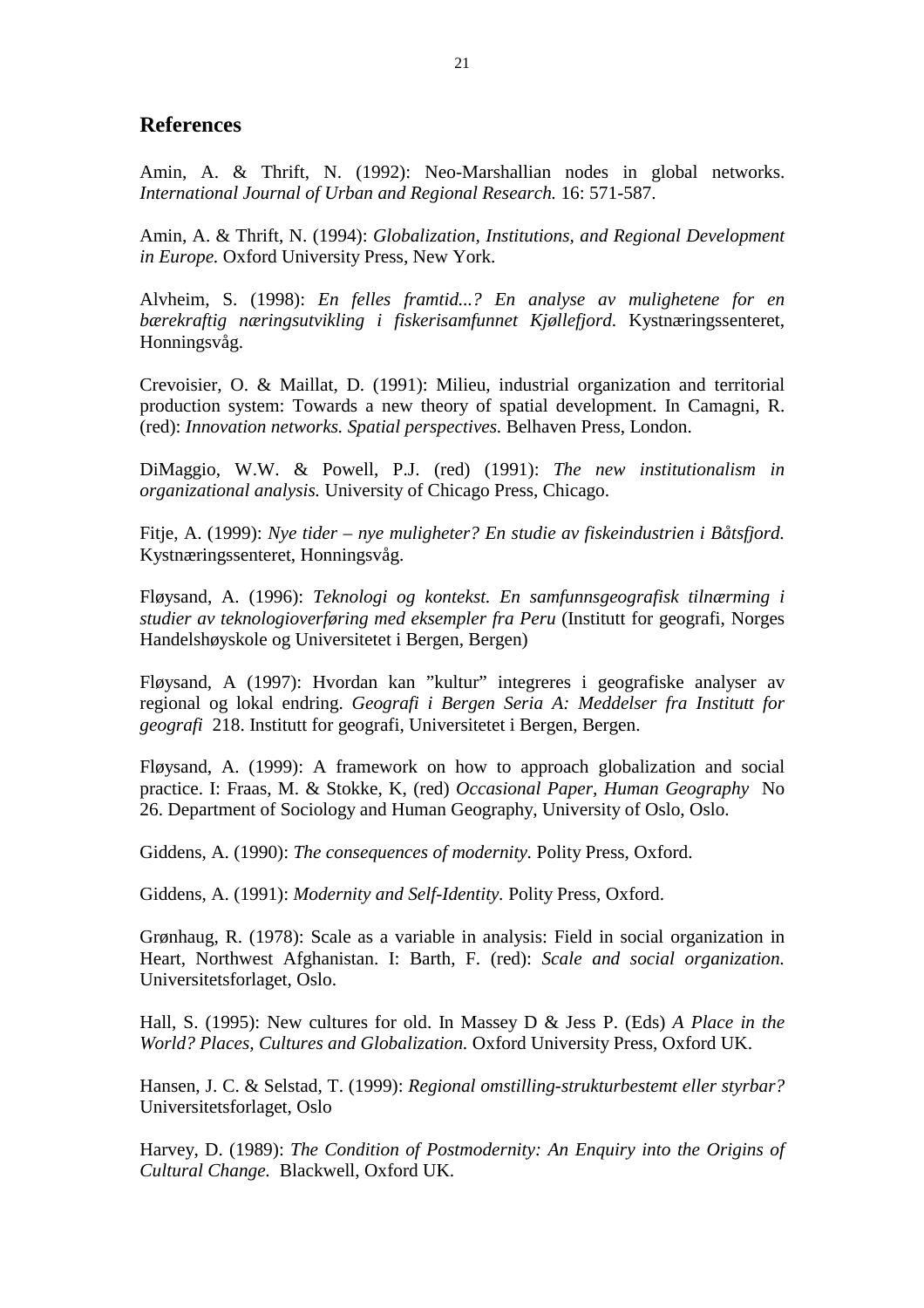Hettne, B. (1995): *Development theory and the three worlds.* Longman Limited, Essex UK.

Hirst, P. & Zeitlin, J. (1992): Flexible specialization versus post-fordism: Theory, evidence, and policy implications. In Storper, M. & Scott, A.J.(eds.) : *Pathways to industrialization and regional development*. Routledge, London.

Jackson, P. (1989): *Maps of Meaning.* Routledge, London.

Jakobsen, S-E. (2000): Knowledge, informal Rules and localised competitiveness – a study of a local milieu in the Norwegian fish processing industry. SNF, Bergen (Forthcoming).

Jakobsen, S-E. & Fløysand, A. (1998): Endrede rammebetingelser for norsk fiskeindustri- en empirisk analyse av romlige variasjoner i tilpasningen*.* Rapport 57/1998. Stiftelsen for samfunns- og næringlivsforskning, Bergen.

Jessop, B. (1990): Regulation theories in retrospect and prospect. *Economy and Society,* 19: 153-216

Kalberg, S. (1994): *Max Weber's comparative-historical sociology.* Polity Press, Cambridge.

Lash, S. & Urry, J. (1987): *The end of organised capitalism.* Polity Press, Oxford.

Lee, R. & Wills, J. (1997): *Geographies and Economies*. Arnold, London.

Lindkvist, K.B. (1996): Et teoretisk perspektiv på regional utvikling i en global verden -har distrikts-Norge en sjanse? (A teoretical perspective upon regional development in a global world - has the peripheral Norway a chance?) *Nordisk Samhällsgeografisk Tidskrift* 22: 26-38.

Lindkvist, K.B. (2000): Dependent and Independent Fishing Communities in Norway. In Symes, D. (ed.): *Fisheries Dependent Regions*. Blackwell, Oxford.

Linton, R. (1936): *The study of man.* New York.

Lundvall, B.-Å. & Johnson, B. (1995): The learning economy. *Journal of Industry Studies,* 1:23-42.

Massey, D. (1979): A critical evaluation of industrial location theory*.* In Hamilton, F.E.I. & Linge, G.J.R. (eds): *Spatial analysis, industry and the industrial environment*. Chichester, London.

Nelson, R.R & Winter, S.G. (1982): *An evolutionary theory of economic change.* Harvard University Press, Cambridge.

Porter, M. E. (1990): *The Competitive advantage of Nations.* Macmillan Press, London.